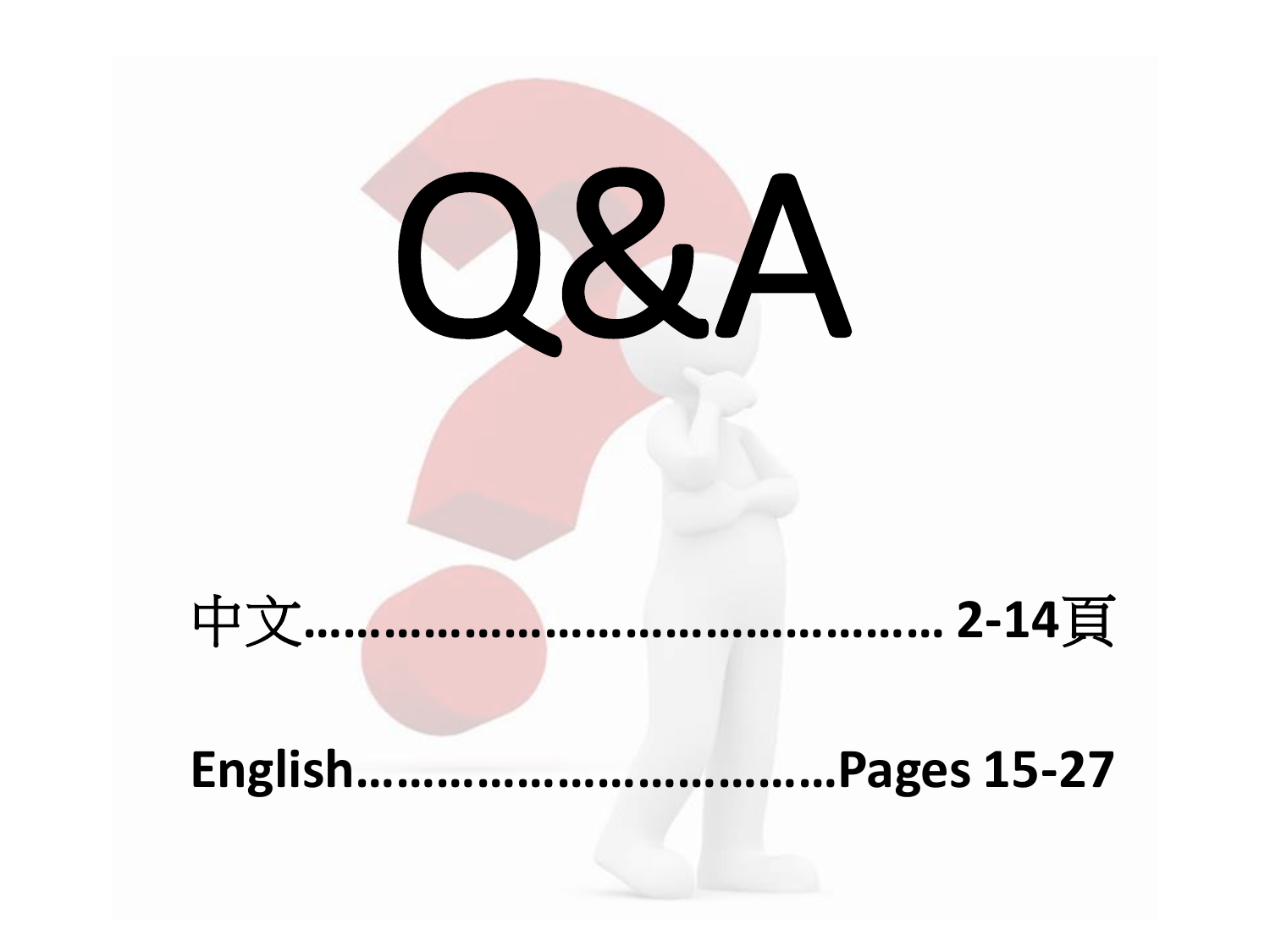原點定位夾持系統

- Q:如何確定夾持兩點之間是在同一直線上?
- A:以量表(百分表或千分表)在模組基準面上(有刻LOGO那面), 以X軸向量測校正到0.01mm內,如果有購買校正板則可以使用 校正板做重現性量測。原廠出廠時均會透過精密三次元校正 兩模組間的水平軸與底板的X軸為同水平,特製較長底板如以 國際標準允收公差為每300mm允許0.01的誤差值,例如600mm 的底板其允收公差為0.02mm,依此類推……。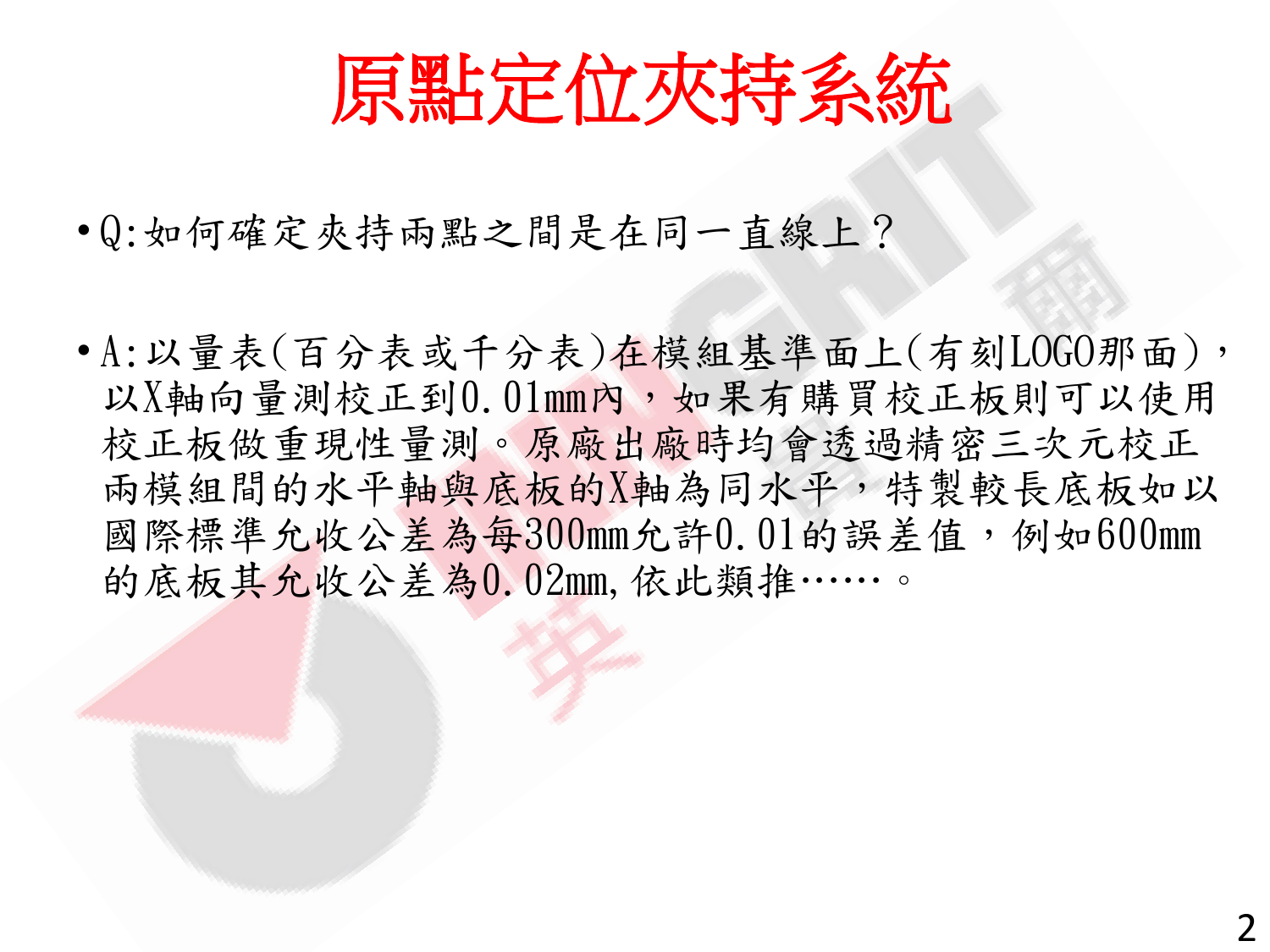

- Q:夾持模組上是否可能殘留鐵屑?
- 1.模組使用方式為手動換模及自動換模兩種不同方式
- 2.換模過程中的清潔對於手動換模是必要的,除夾持套筒 內部雖然有集屑槽的設計,仍建議以空氣槍清潔,模組 承靠基準建議以擦拭布擦拭乾淨。
- 3.可去除可能沾黏的鐵、鋁屑到集屑槽。
- 4.自動化:2.0版可自動吹氣將鐵屑部分清除及增加檢測氣 壓洩漏功能,我司建議在使用一段時間後仍需保養清理, 少部分因為治具設計問題無法確實清理乾淨,如有任何 使用問題歡迎與我司相關人員聯繫。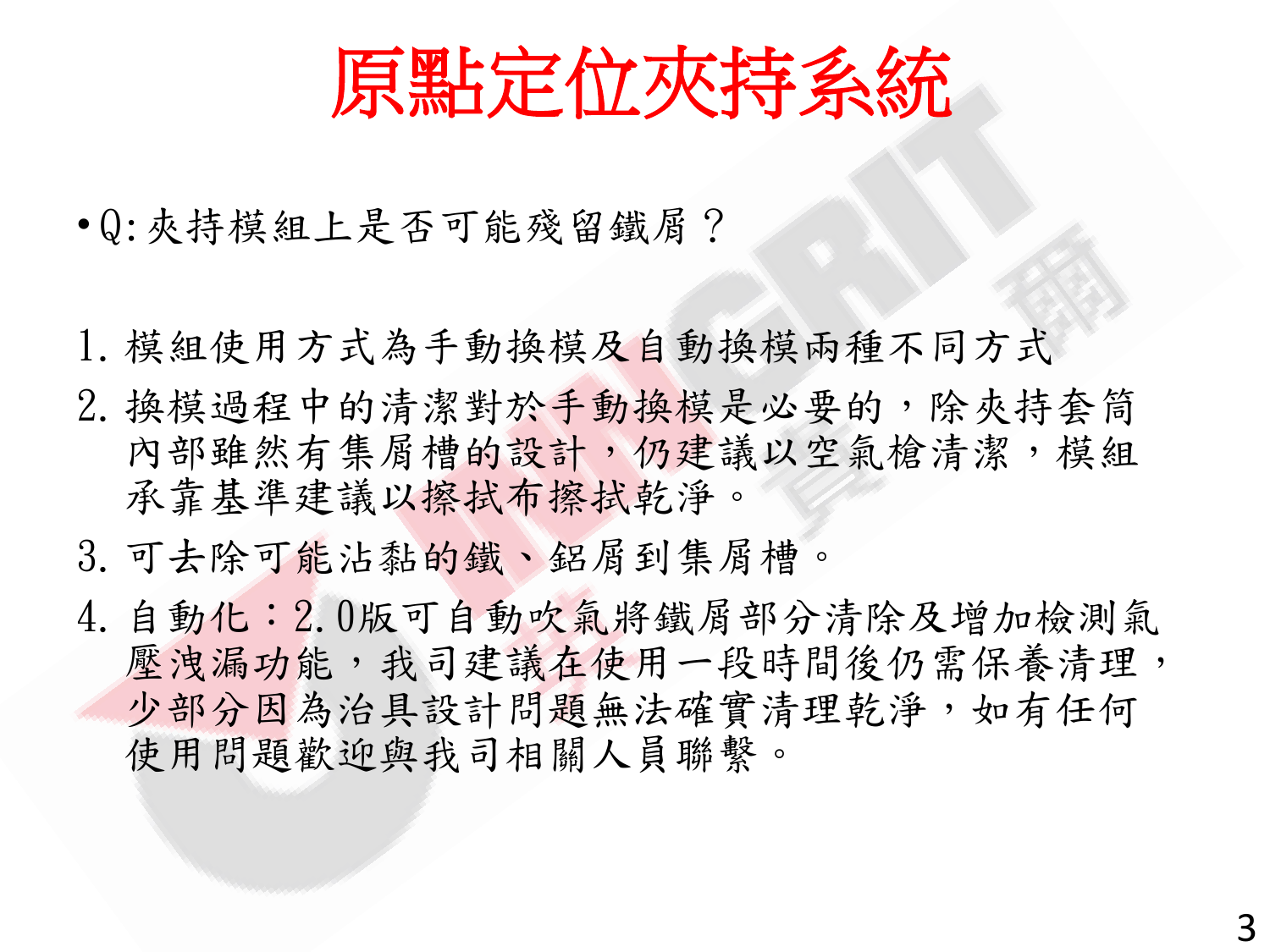

• Q:若上板為客戶自行製作,定位拉栓的距離有些許誤差怎麼辦?

1.120夾持系統為專利自動補償裝置,並透過邏輯迴路順序夾持,以確保原 點位置無誤,兩點間的線性誤差為+/-0.02mm以下(建議為+/-0.01),請在設 計時確認加工精準性,因為會造成補償時的磨耗,甚至模組毀損。

2.62夾持系統為專利自動補償裝置,並透過邏輯迴路順序夾持,以確保原點 位置無誤,兩點間的線性誤差為+/-0.01mm以下,請在設計時確認加工精準 性,因為會造成補償時的磨耗,甚至模組毀損。

3.加工拉栓孔時也要注意其垂直度每0.05度的誤差會造成接近0.03mm的間距 誤差。

4.120拉栓以及內徑自動補償相對間隙補償為0.02mm以內 5.62拉栓以及內徑自動補償相對間隙補償為0.01mm以內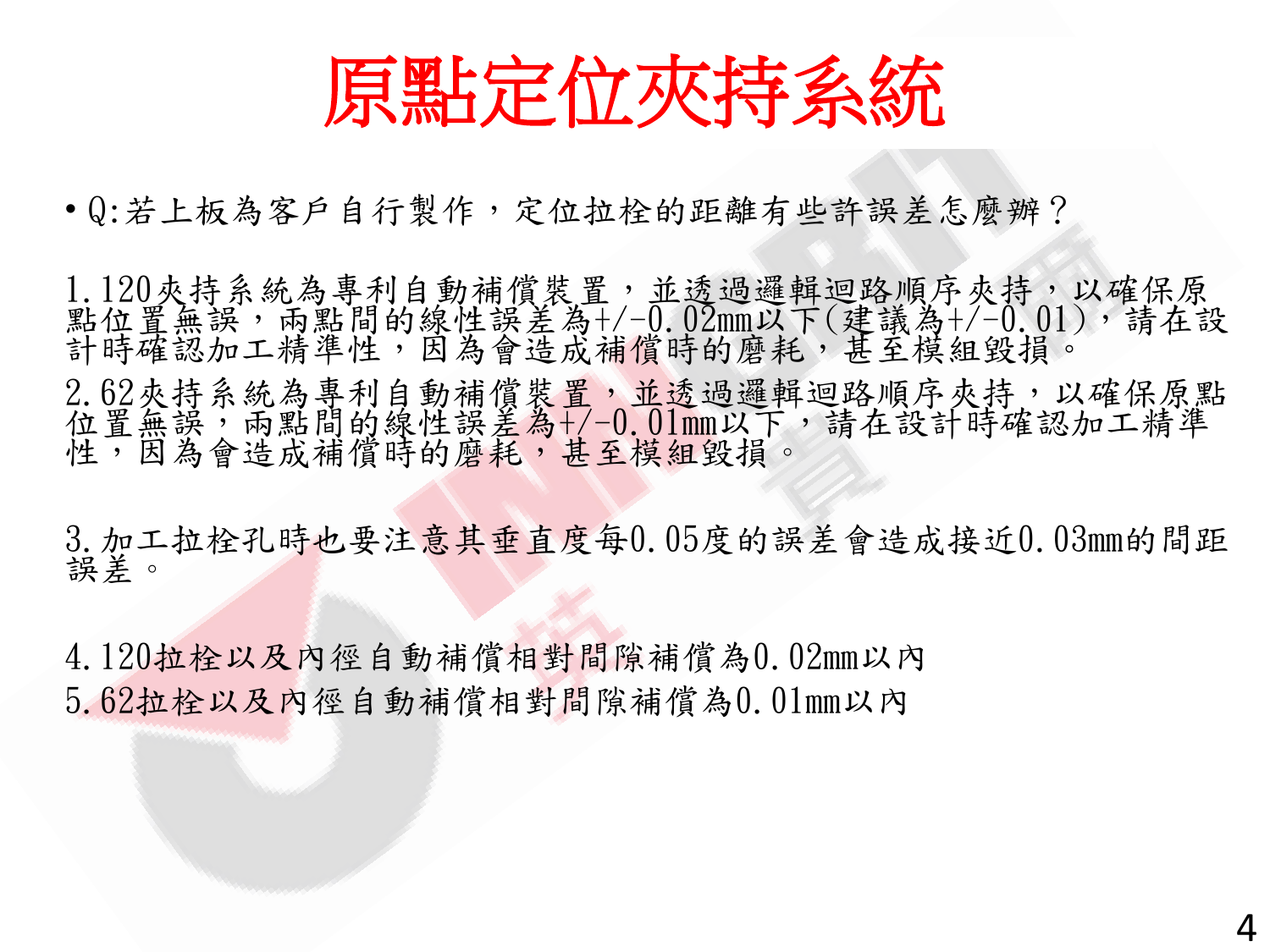原點定位夾持系統

- Q:若溫度太高是否會影響精度?
- 1.底座在加工後均有做應力釋放,但特製底板在特殊裝況下, 因為素材間的晶相組織無法做到完全均質,仍有可能在外 力影響下二次釋放,大部分因素為鎖固過力、撞擊,因為 時間久的自然變形等,溫度影響的熱膨脹係數,其實不在 考量範圍內,鋼材的熱膨脹係數為0.0147mm/K(100攝氏度 內)。
- 2.工作溫度建議在60度攝氏下,因為我司產品為高精密元件, 其產品耦配是非常精密的,內部使用油壓,油的膨脹壓力 從40度攝氏開始攀升,60度攝氏以上作業則不能保證補償 的一致性,其誤差會大於0.02mm以上。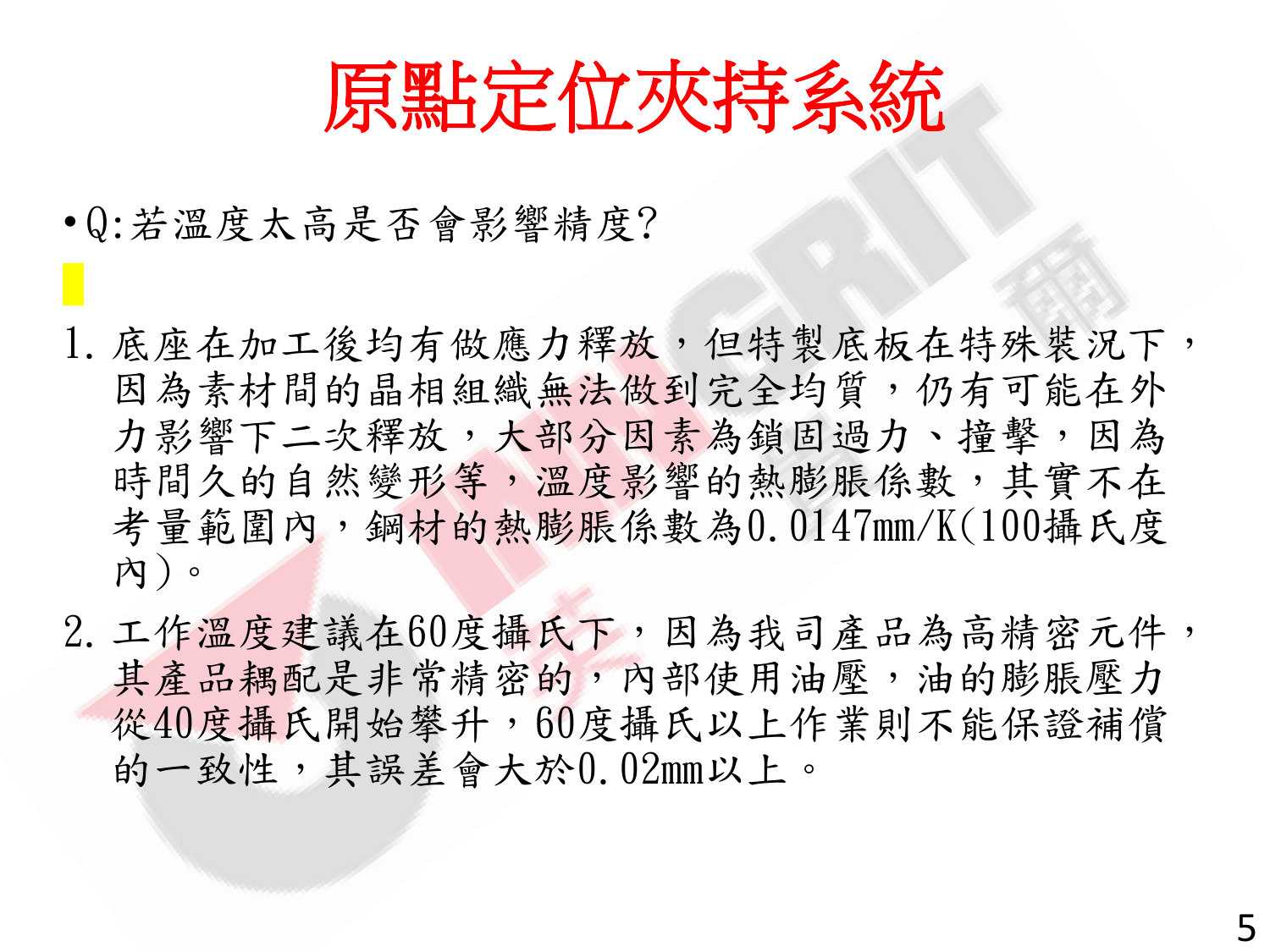

- Q1:模組材質是什麼?能否防鏽?電鍍層會不會影響精度? • Q2:能否通過RoHS規範?
- A1:模組為特殊鋼,私人knowhow。
- A1:夾持模組有防腐蝕處理,底板無防銹。
- A1:電鍍層不會影響精度,knowhow。
- A2:都可通過RoHS規範。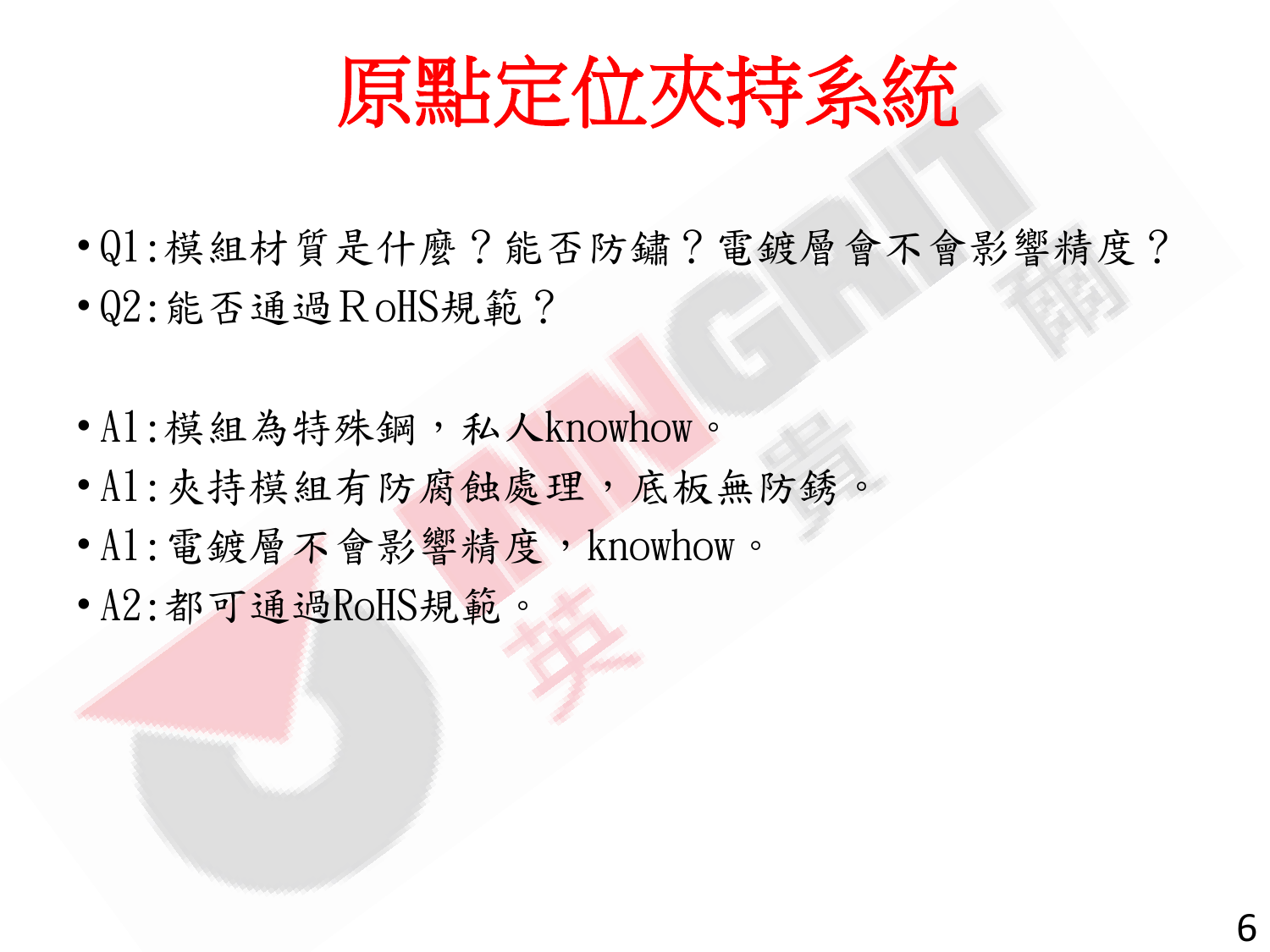

Q:夾持系統是用氣壓或油壓?

- 1. 我司Ø120夾持系統可使用兩種壓力來源作為鬆脫使用,您可 以選擇適合您的壓力源來做應用,油壓及氣壓作動方式相同, 但夾持的力量有所差異,油壓為每個模組2000KG、氣壓為 1000KG。(Ø62型油壓為每個模組800KG、氣壓為300KG。)
- 2.使用氣壓需6-8kg/cm =(5bar)
- 3.油壓輸出範圍35~40kg/cm =(29-34bar),不可超過40kg/cm。
- 4. Ø120單顆夾持需油量67cc。
- 5. Ø62單顆夾持需油量7.5cc。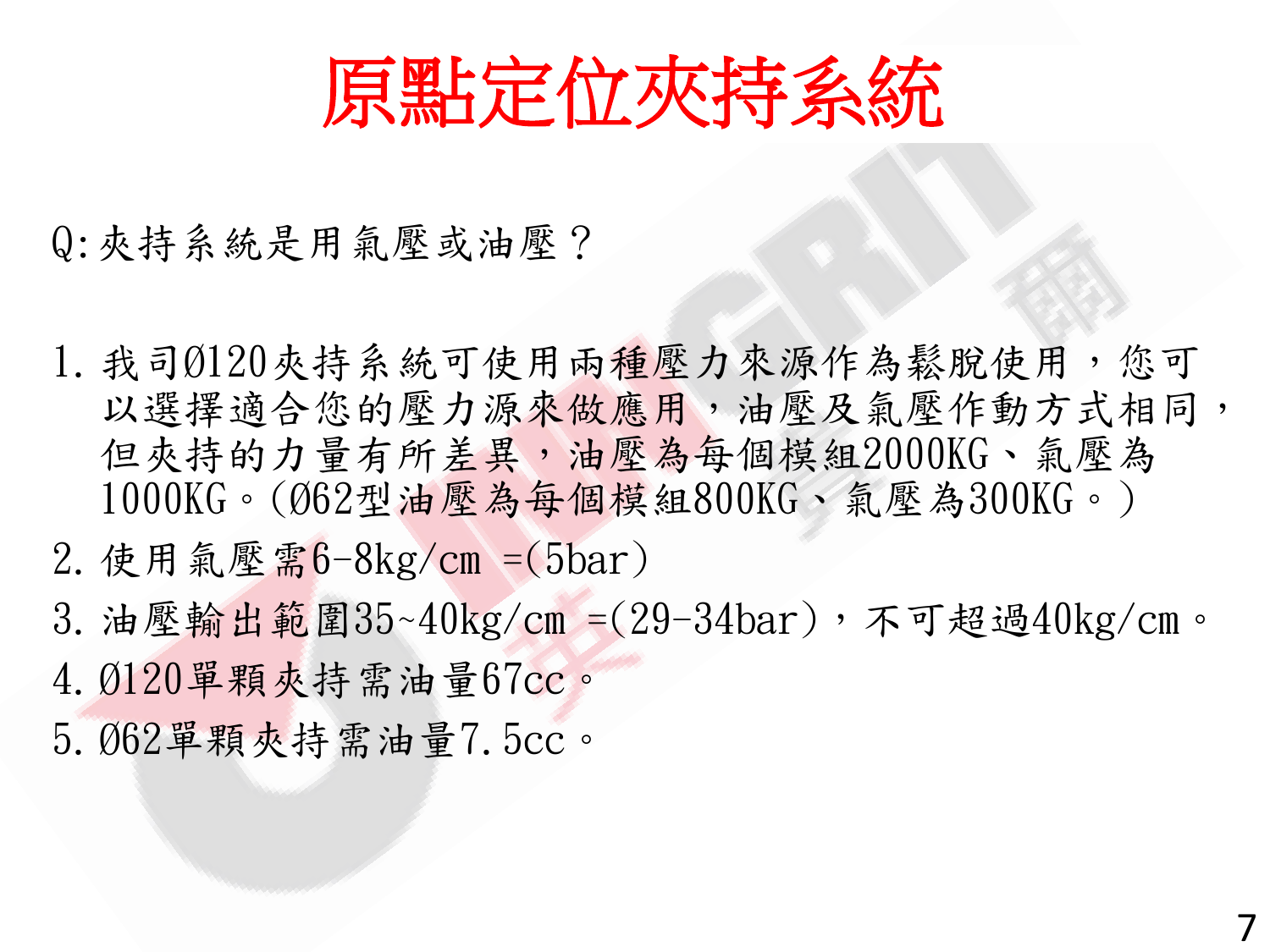

- Q:在同一模組上放置兩個不同工件,不使用交換盤,如何 定位?
- A:可使用兩組定位夾持模組,使各穴都有定位功能,但放 置工件須注意不可錯放。可客製為雙定位,並在治具底下 加裝定位PIN以防止放置錯位。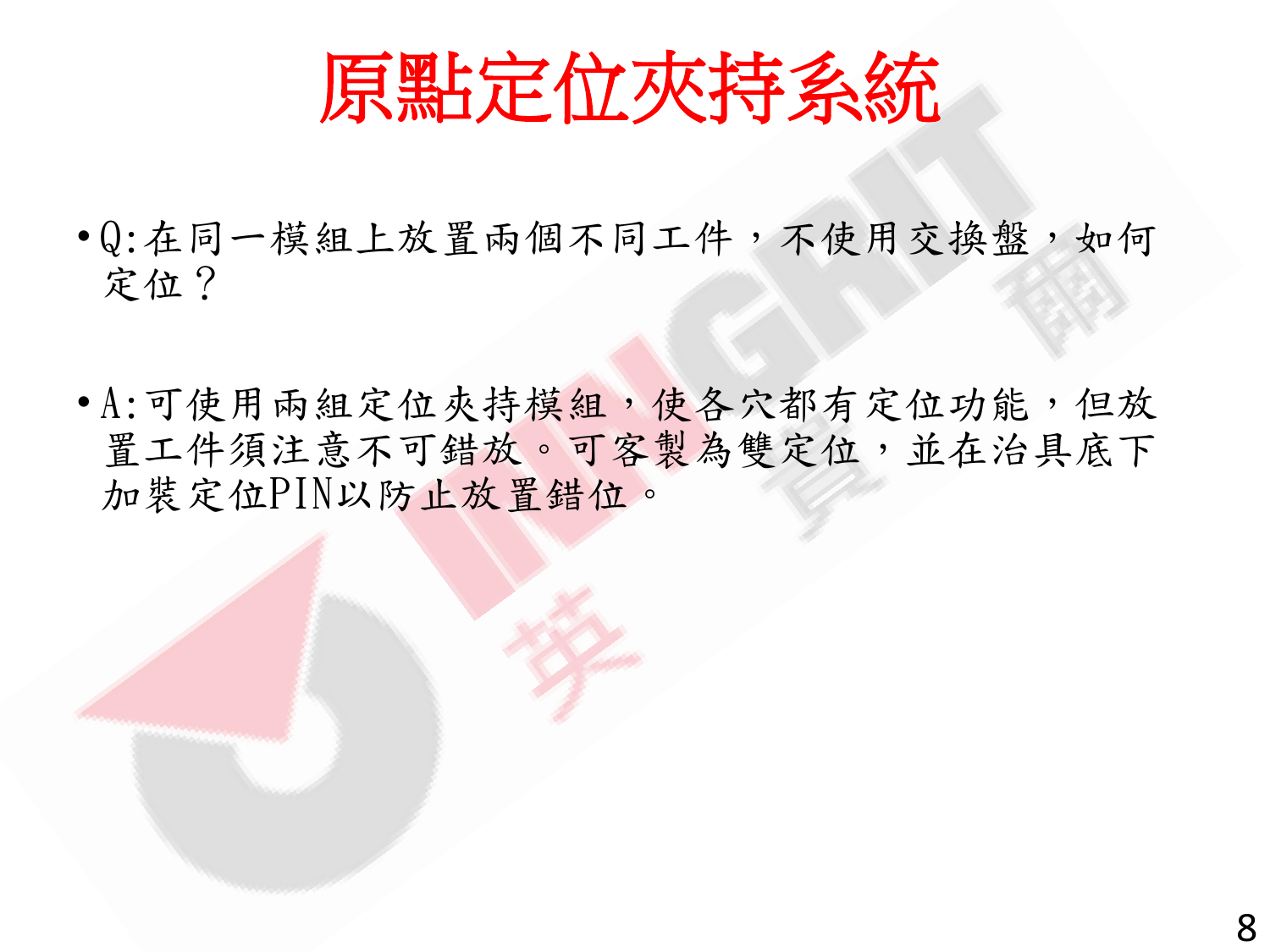

- Q:重黏度切削油是否影響精準度?
- A:重油厚度不會影響定位精度也不會影響鎖固力。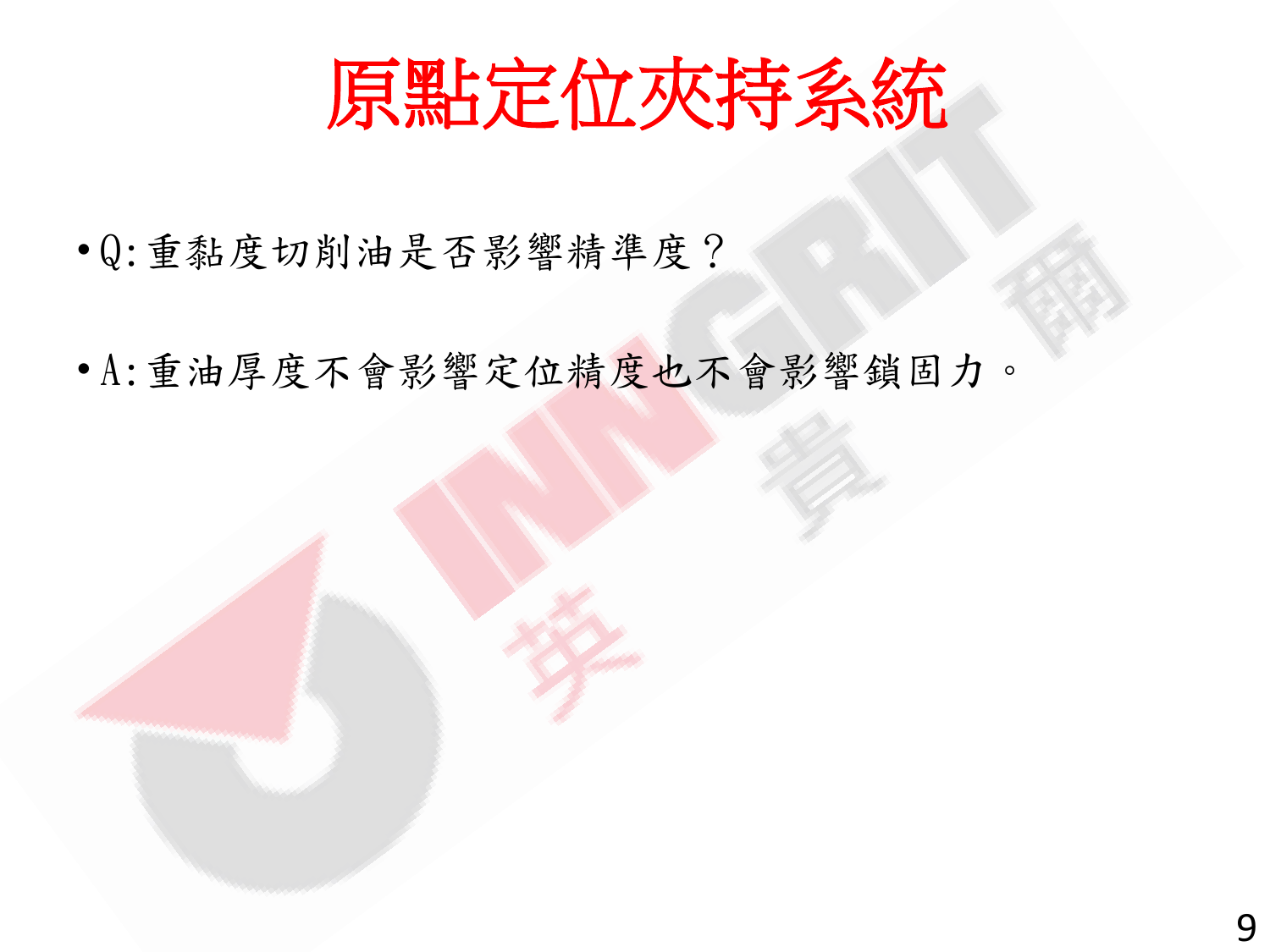

- 夾緊力是定位拉栓被拉入到原點定位裝置中夾緊螺栓的 最大允許的拉力。
- 120定位拉栓: 附加M12.9\*35L螺絲To
- 62定位拉栓:附加M8.9\*20L螺絲To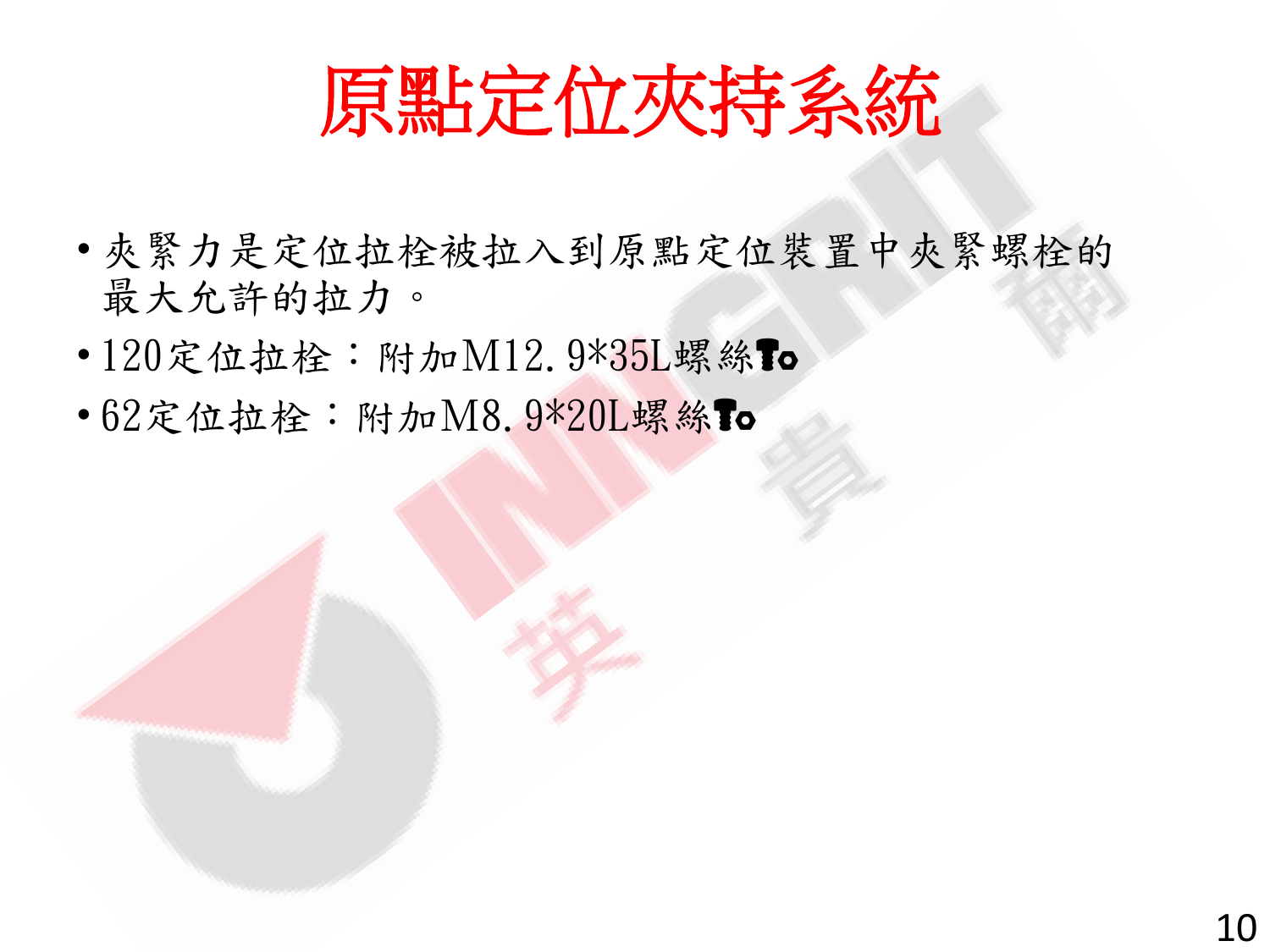

- Q1:120型定位模組放鬆時會上浮幾mm?
- A1:約上浮3mm。如果是要裝在手臂前端的快換上,我們會建 議不要選擇有上浮。
- Q2:62型定位模組放鬆時會上浮幾mm?
- · A2: 約上浮1.5mm。如果是要裝在手臂前端的快換上,我們會 建議不要選擇有上浮。
- Q3:機械手臂從側面抓取托盤適合用上浮機構嗎?
- A3:治具鬆開上浮後會往前傾,導致治具沒有一個支撐點所以 我們不建議機械手臂使用上浮機構。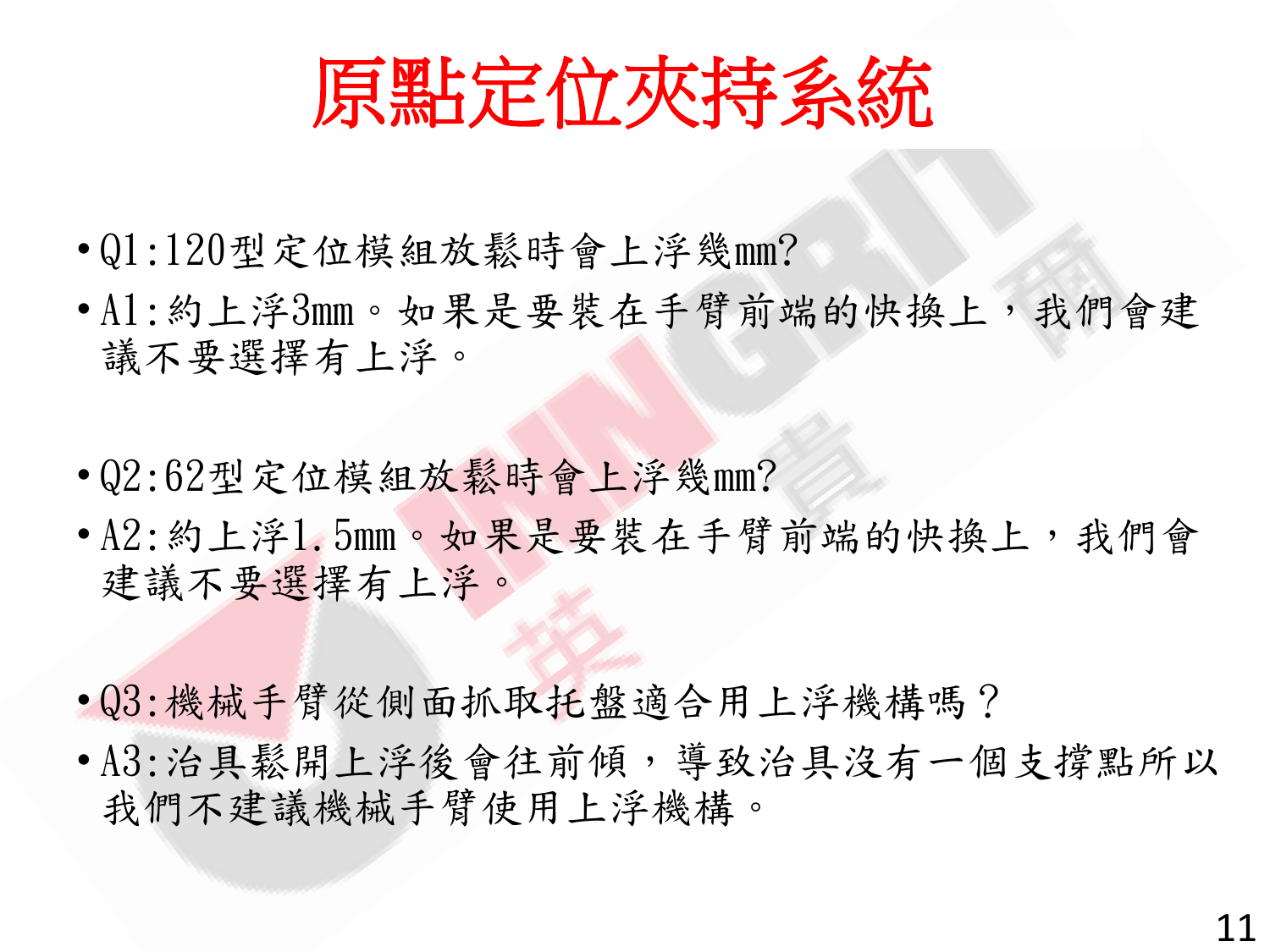

- 產品優點:
- 零件少,失效率低,壽命長
- 定位拉栓標準品需用M12.9級螺絲(120型)及M8.9級(62型) / 預防鎖死後的問題
- 車床類不適用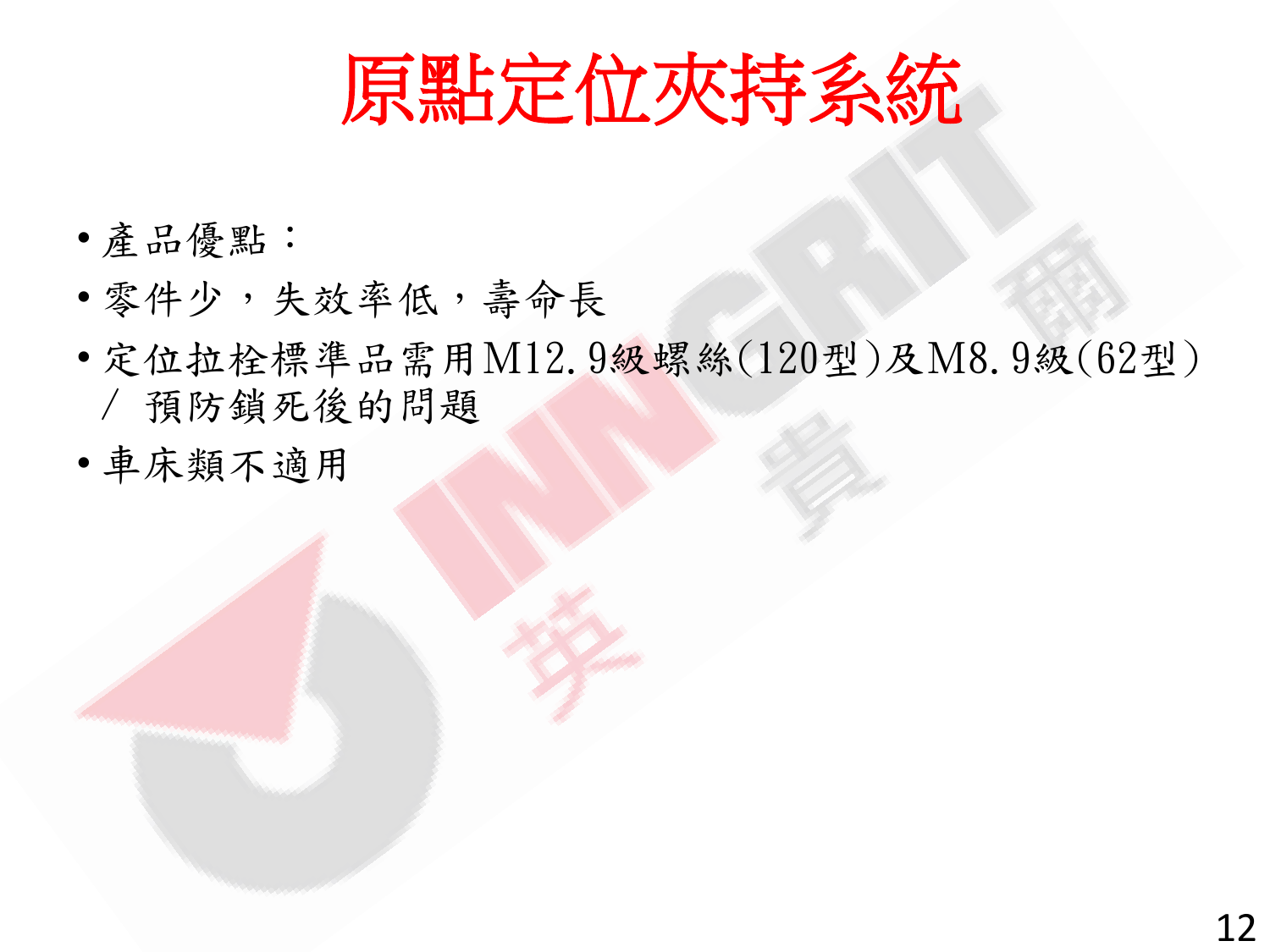

- Ø62定位拉栓螺絲鎖附-最大扭力值: 10~17 N.m
- Ø120定位拉栓螺絲鎖附-最大扭力值:30~40 N.m
- 警語:62型上板(治具)建議重量-3kg以內,往外延伸各單邊25mm, 治具厚度20-25mm。
- 警語:120型上板(治具)建議重量-15kg以內,往外延伸各單邊50mm, 治具厚度25-30mm 。
- 治具板(又稱交換盤)與模組作動時,拉栓要對準模組孔位避免造 成模組孔位周圍的損壞。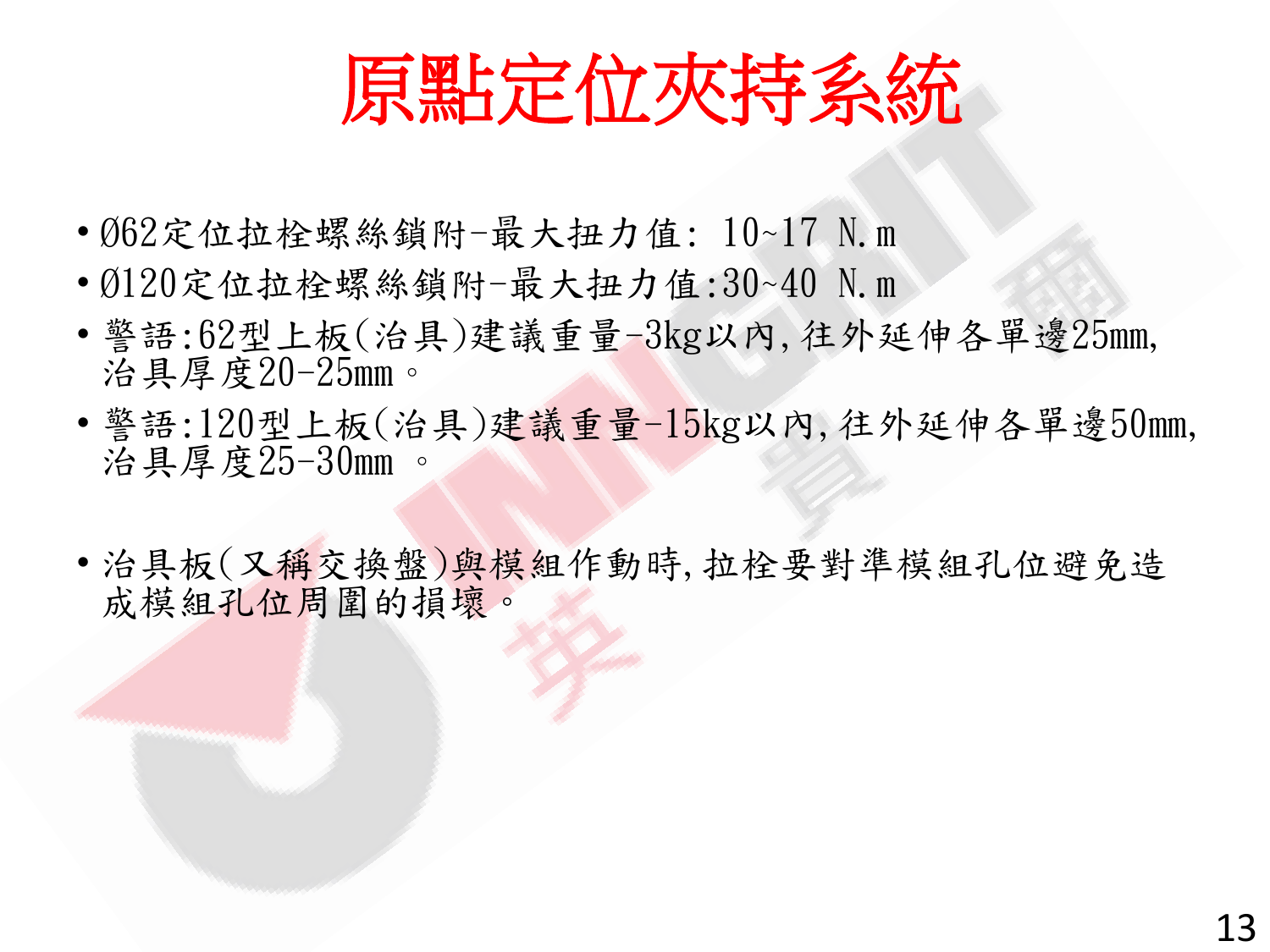原點定位夾持系統

- 製作治具時,請依照以下步驟承製
- 步驟一、 依照定位拉栓安奘示意圖,於治具素材加工2 個定位拉栓孔。
- 步驟二、 定位拉栓孔加工完成後,鎖附定位拉栓。(請 參照鎖附扭力值)
- 步驟三、 將已安裝定位拉栓的治具素材鎖附於機台上的 原點定位夾持模組。
- 步驟四、 鎖附完成後,即可開始加工治具形狀、溝槽、 孔位...等。
- 並同時完成多組治具,以確保治具尺寸的一致性。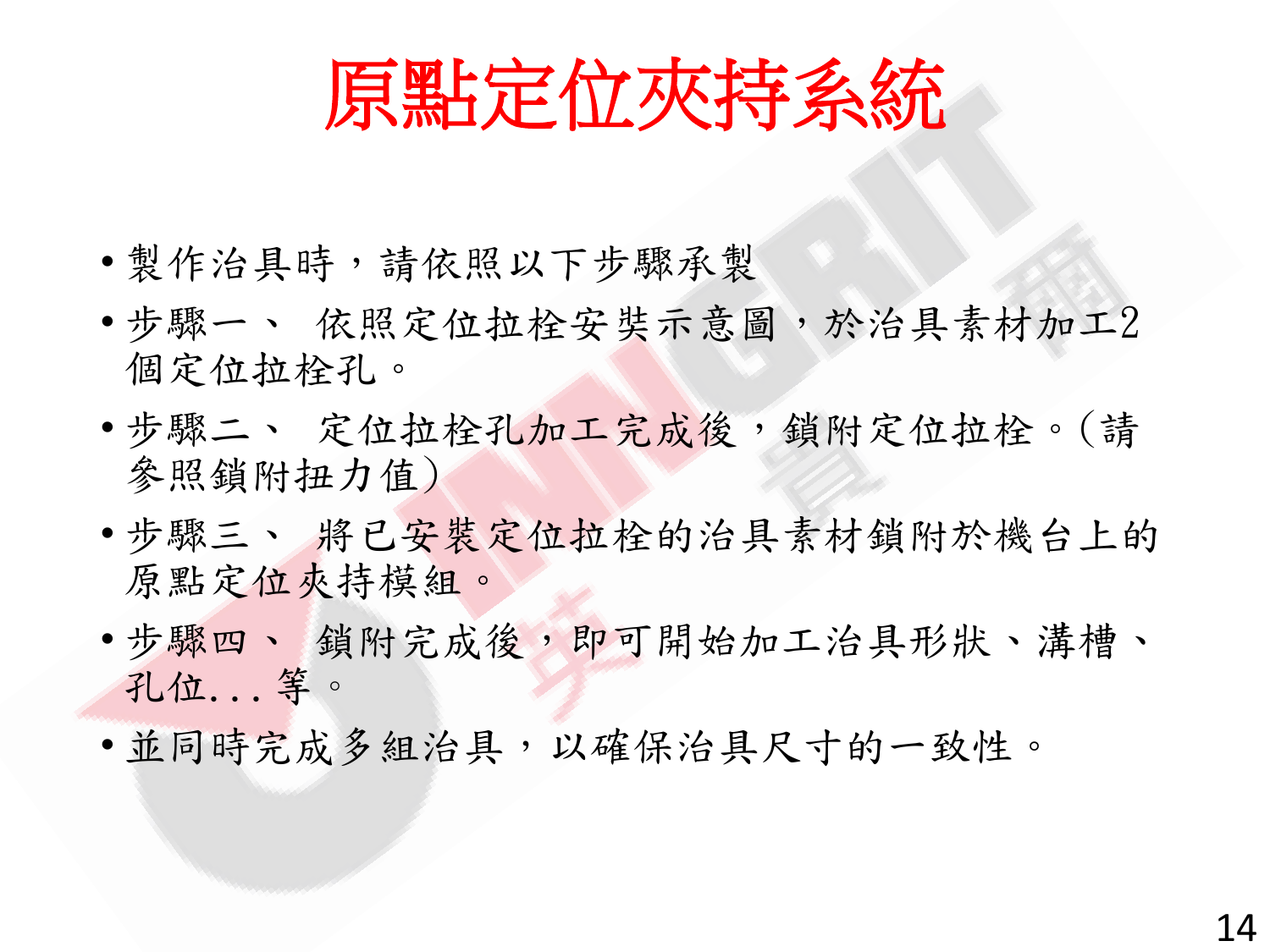原點定位夾持系統

- Ø62載重100KG/穴,標準二穴為200KG,治具加工件總重超 過3kg,建議就要使用引導柱。
- Ø120載重為500KG/穴,標準二穴為1000KG, 治具加工件 總重超過15kg, 建議就要使用引導柱。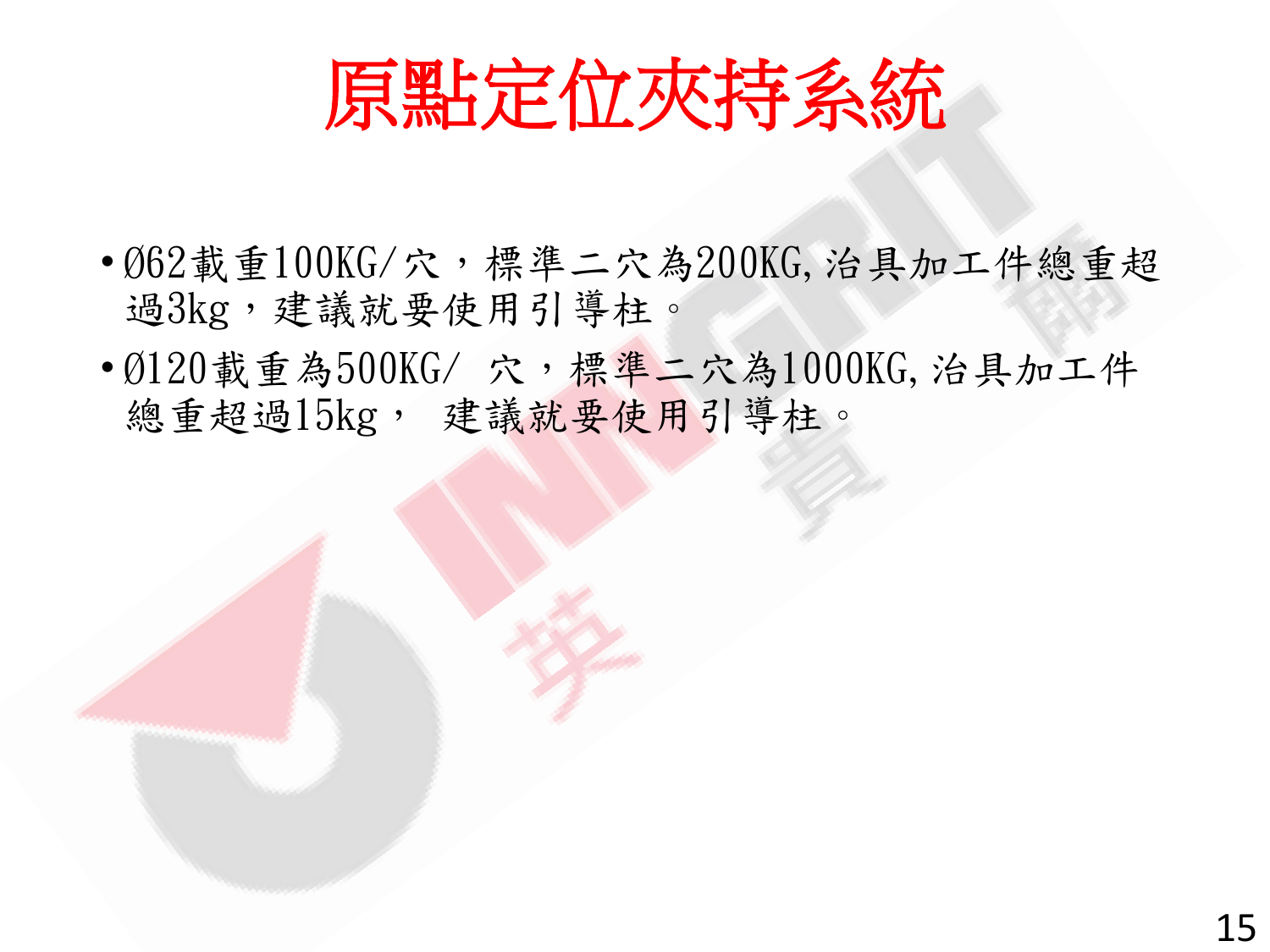

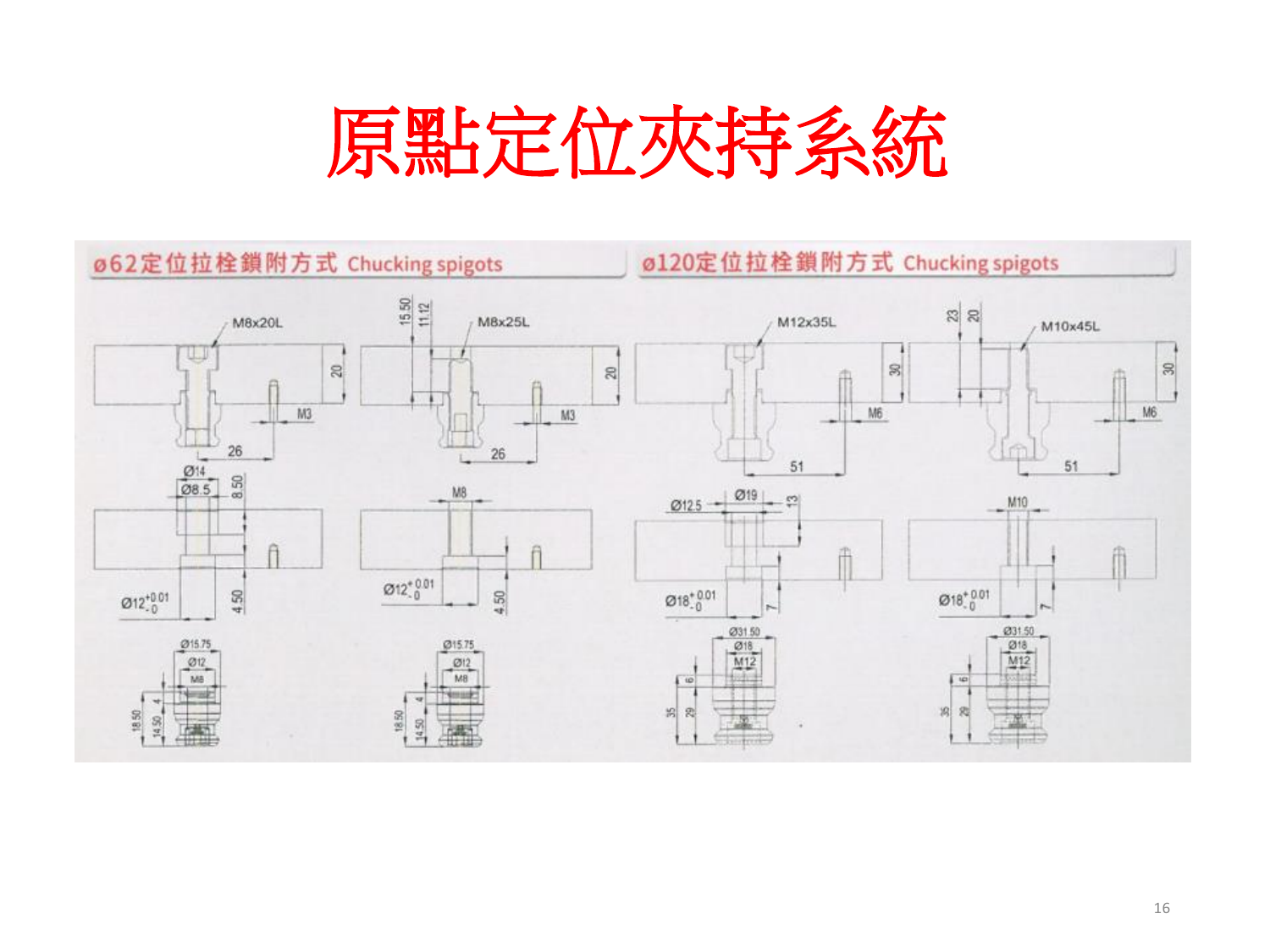- Q: How to determine if the two points are colinear?
- A: Use a scale (dial indicator) on the module reference plane (the side with the engraved LOGO), and use the X-axis vector measurement to correct it to within 0.01mm. If you have purchased a calibration plate, you can use a calibration plate to make reproducible measurements. When the Zero Point Clamp leaves the factory, the horizontal axis between the two modules is aligned with the X axis of the bottom plate via a precise three-dimensional correction. If the baseplate is affected by international shipping standards, the tolerance value is 0.01 per 300mm. If the baseplate exceeds 600mm, the tolerance is 0.02mm, and so on.....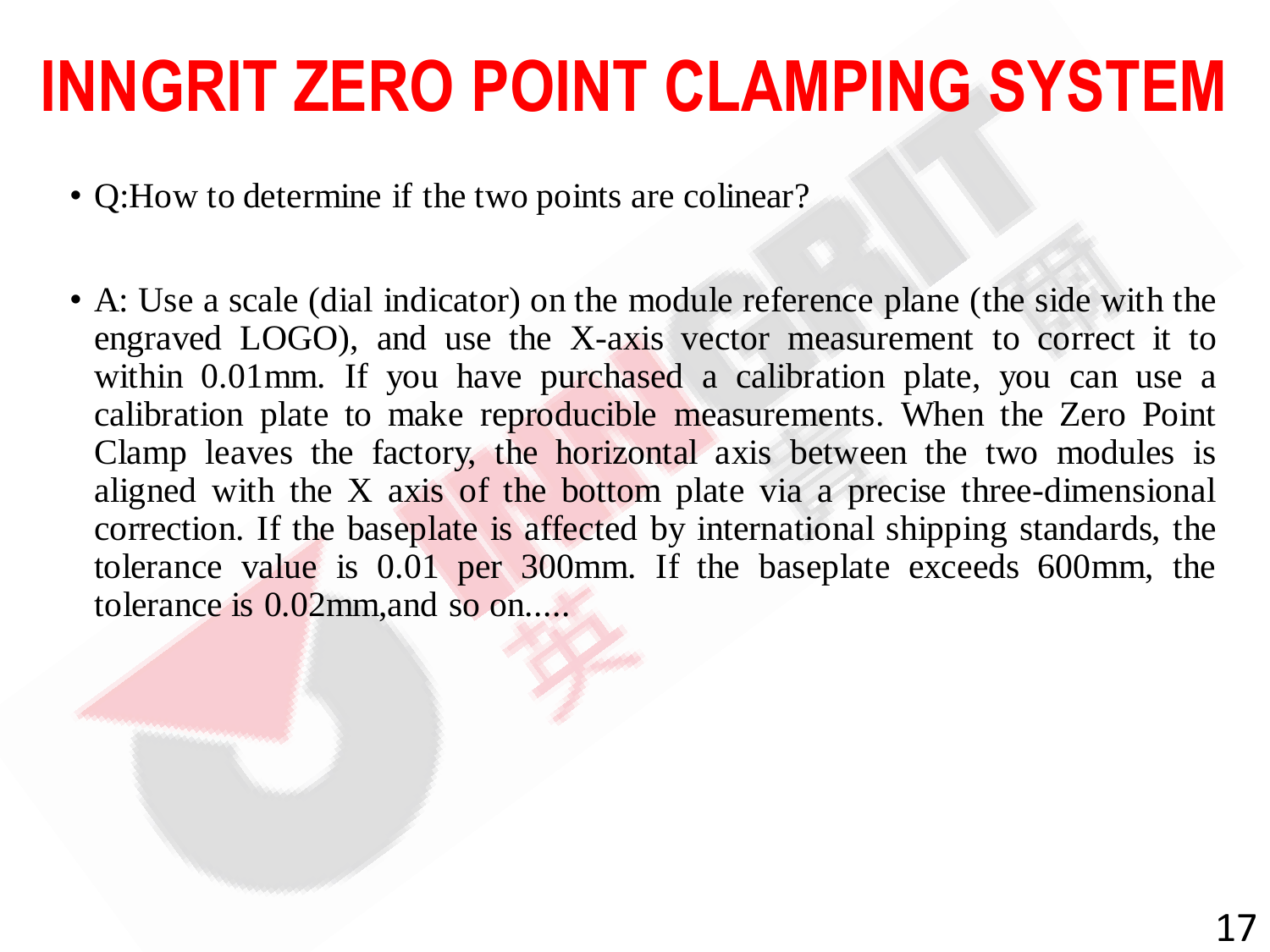• Q:Is it possible that iron scraps may remain on the clamping module? INNGRIT offers two types of modules: manual model change and automatic model change

#### **Manual Model Change**

- Personal cleaning during the mold change process is necessary for the manual mold change. Although there is a chip collecting grove in the clamping sleeve designed to remove chips, it is still recommended to use an air gun to clean.
- INNGRIT's Zero Point Chucks has an inbuilt dust collection tank that helps to remove dirt and milling debris

#### **Automatic Model Change**

• Version 2.0 has an inbuilt air blow out function that can automatically blow air to partially remove iron filings and increase the function of detecting air pressure leaks. Our company recommends that the operator still maintains and cleans up after a period of use. A small area cannot be cleaned up due to the design of the fixture. Please contact INNGRIT for more information.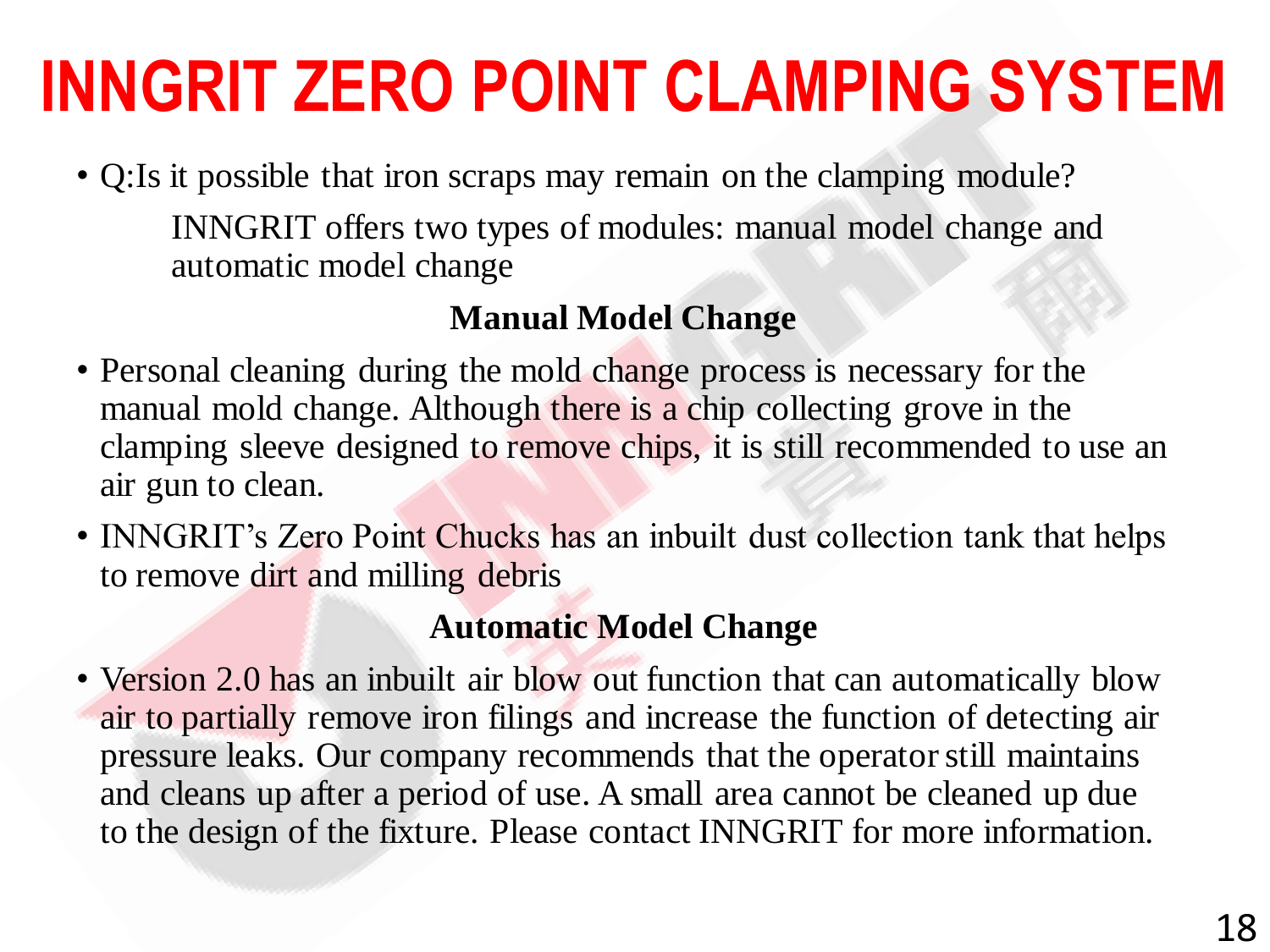Q: What if the exchange plate manufactured by the customer has a slight error in the distance of the positioning clamping studs?

1.120 The clamping system boasts a patented automatic compensation clamping technology. I clamps the stud is sequentially through a logic circuit to ensure that the origin position is correct. The maximum linear error between the two points is  $+/- 0.02$ mm (recommended  $+/- 0.01$ ). Ensure to verify the processing accuracy, as a linear error greater than  $+/- 0.02$ mm may cause wear during compensation and possibly damage the module.

2.62 The clamping system boasts a patented automatic compensation clamping technology. I clamps the stud is sequentially through a logic circuit to ensure that the origin position is correct. The maximum linear error between the two points is  $+\prime$ - 0.01 mm. Ensure to verify the processing accuracy, as a linear error greater than  $+/- 0.02$ mm may cause wear during compensation and possibly damage the module.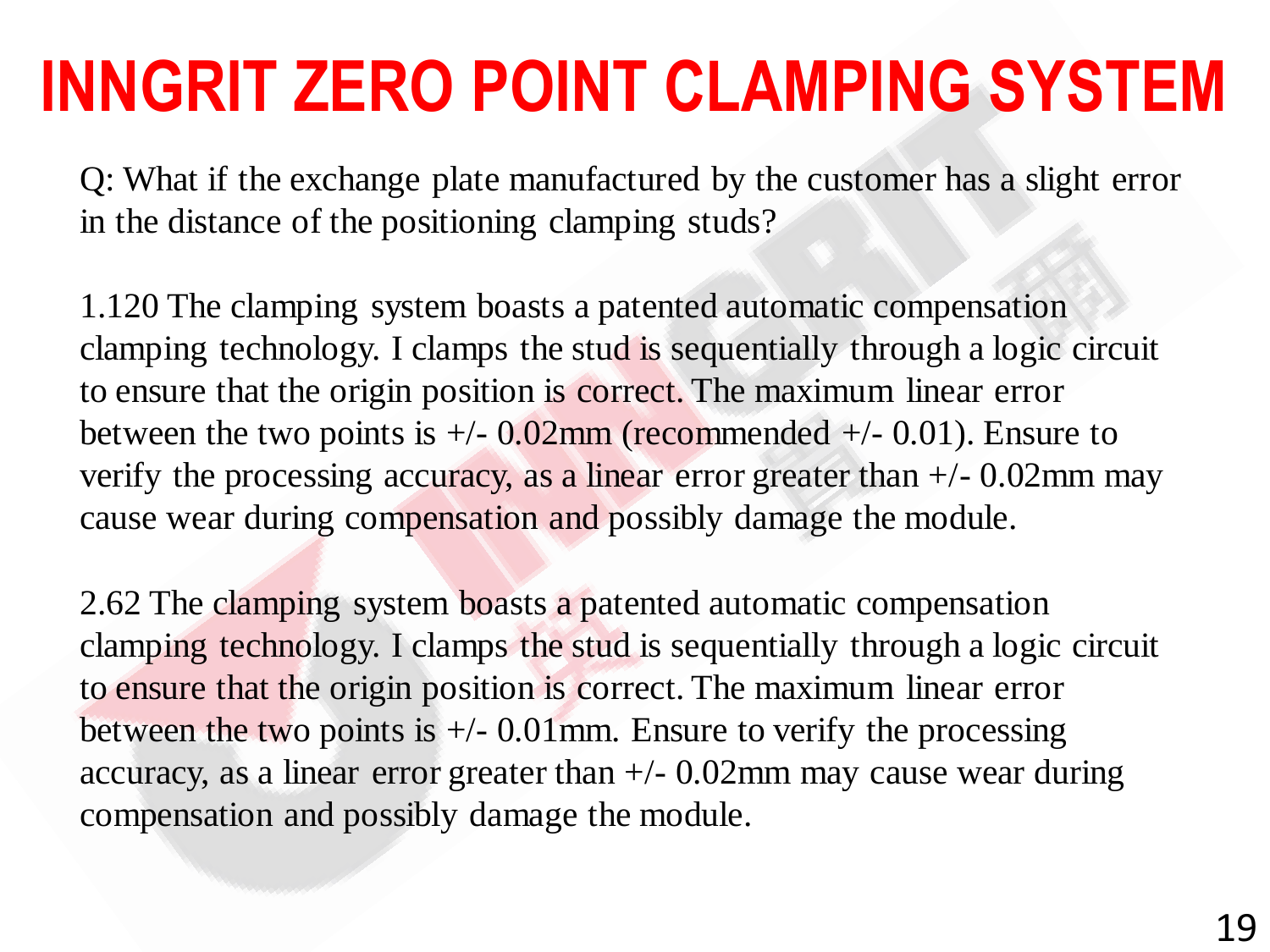Q: What if the exchange plate manufactured by the customer has a slight error in the distance of the positioning clamping studs?

3. When processing the pull bolt hole, it should also be noted that a vertical error of 0.05 degrees will cause a spacing error of approximately to 0.03mm.

4. The 120 clamping stud and the inner diameter of the automatic compensation unit has a relative gap compensation within 0.02mm 5. The 62 clamping stud and the inner diameter of the automatic compensation unit has a relative gap compensation within 0.01mm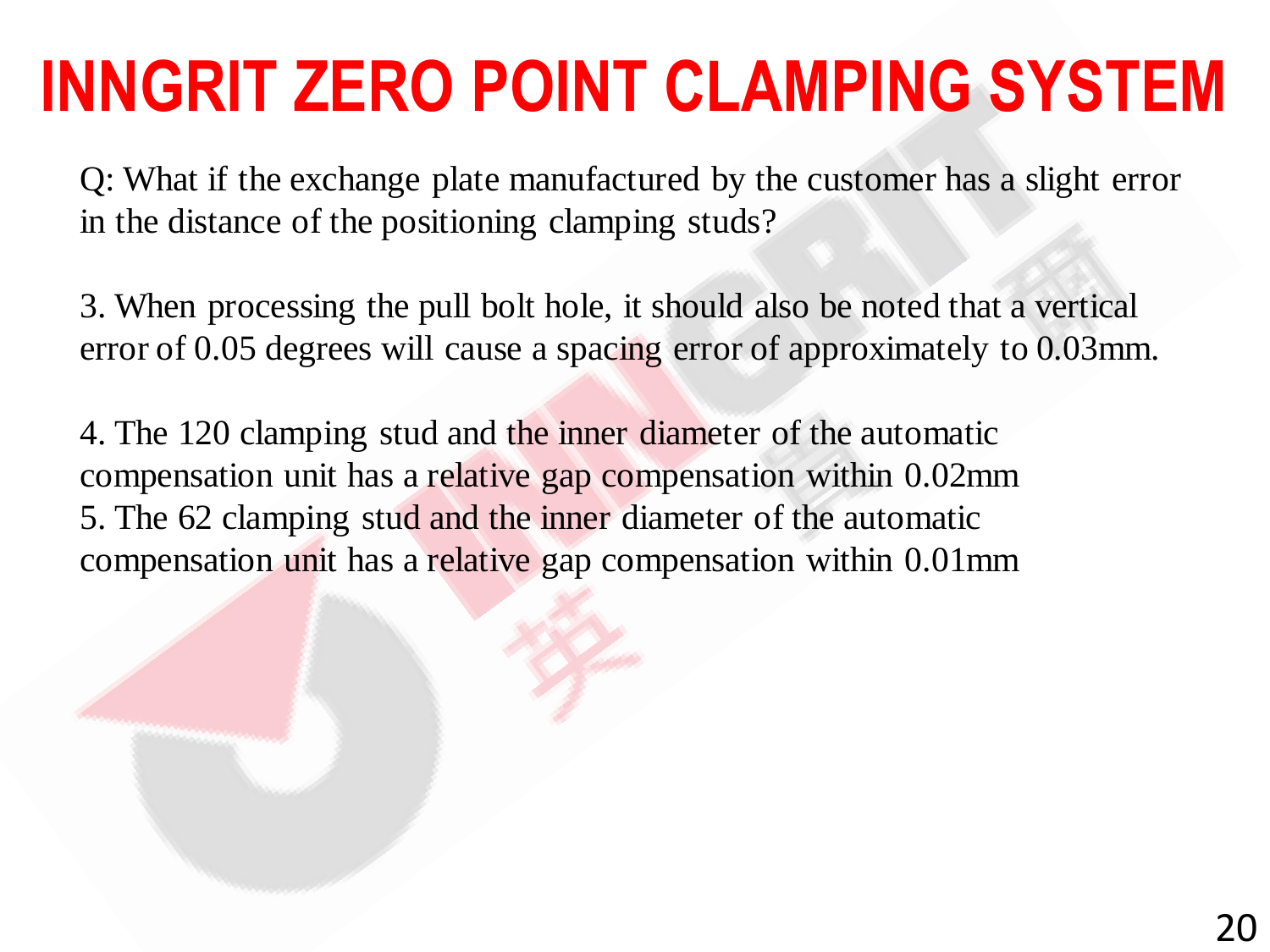- Q: Will the accuracy be affected if the temperature is too high?
- 1. Our base is subjected to stress release after processing, however other special base plate may be subject to special installation conditions. The crystal structure between the materials cannot be completely homogeneous, or it may still be released again under the influence of external forces and other overlooked factors. The thermal expansion coefficient of temperature and impact due to natural deformation such as force and impact over a long period of time is not considered. The thermal expansion coefficient of steel is 0.0147mm / K (within 100 degrees Celsius).
- 2. A temperature of 60 degrees Celsius is recommended as the maximum working temperature. Our products are high-precision components, for this reason the product coupling is very precise. The internal oil pressure is used. The expansion pressure of the oil starts to rise from 40 degrees Celsius. Operations above 60 degrees Celsius cannot be guaranteed. It is possible that error will be greater than 0.02mm if temperature surges beyond 60 degrees Celsius.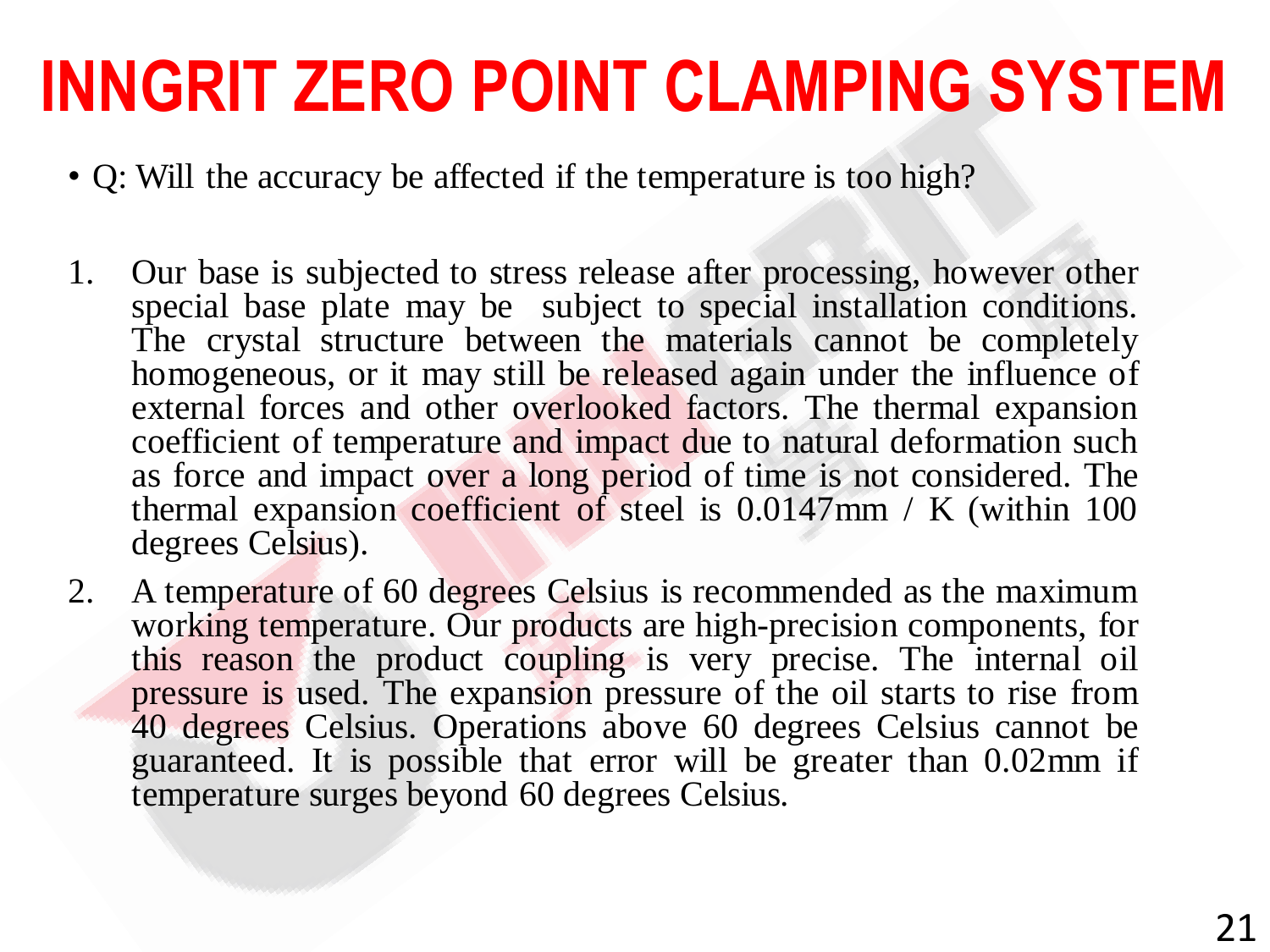Q1: What is the material of the module? Can it prevent rust? Will the electrodeposit affect the accuracy?

- Q2: Can I pass RoHS regulations?
- A1: The module is a special grade of steel

A1: The clamping module has an anti-corrosion treatment. The bottom plate has no anti-rust.

A1: The electrodeposit will not affect the accuracy, knowhow.

A2: Both can pass RoHS regulations.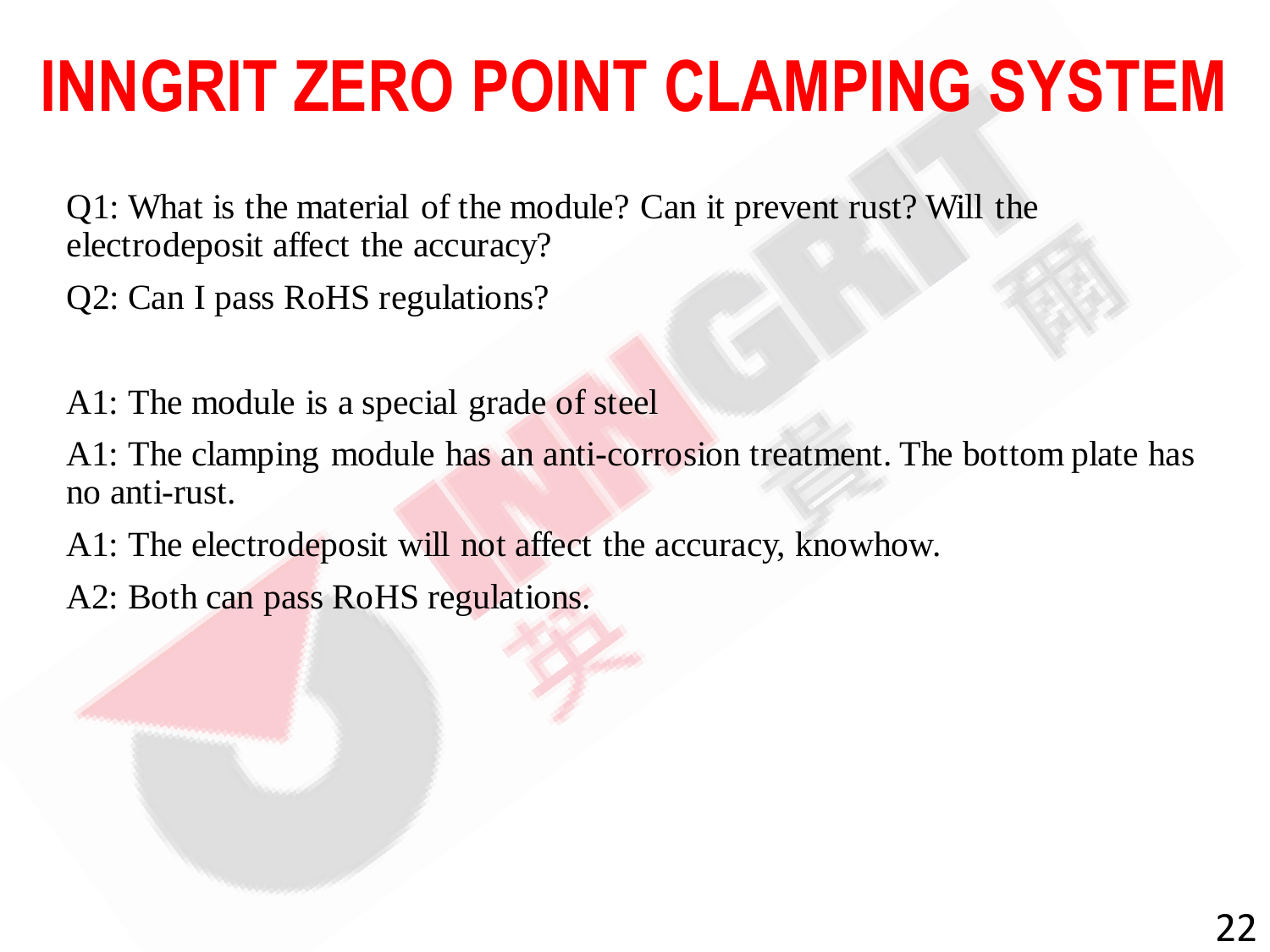- Q: Does the clamping system use air or oil pressure?
- INNGRIT's Ø120 Type Zero Point Clamping System can use two pressure sources for release. Your choice of pressure source is dependent on your application. The oil pressure and Pneumatic pressure operates the same way, however the clamping forces are different. The hydraulic model has a maximum clamping force of 2000KG while the pneumatic model has a maximum clamping force of 1000KG.(Ø62Type hydraulic model has a maximum clamping force of 800KG while the pneumatic model has a maximum clamping force of 300KG.)
- Pneumatic pressure must be 6-8kg / cm=(5bar)
- The Hydraulic pressure's operational range is  $35 \sim 40 \text{kg / cm} = (29-34 \text{bar})$ , and should not exceed 40kg / cm.
- Ø120 a single clamp requires 67cc of oil.
- 062 a single clamp requires 7.5cc of oil.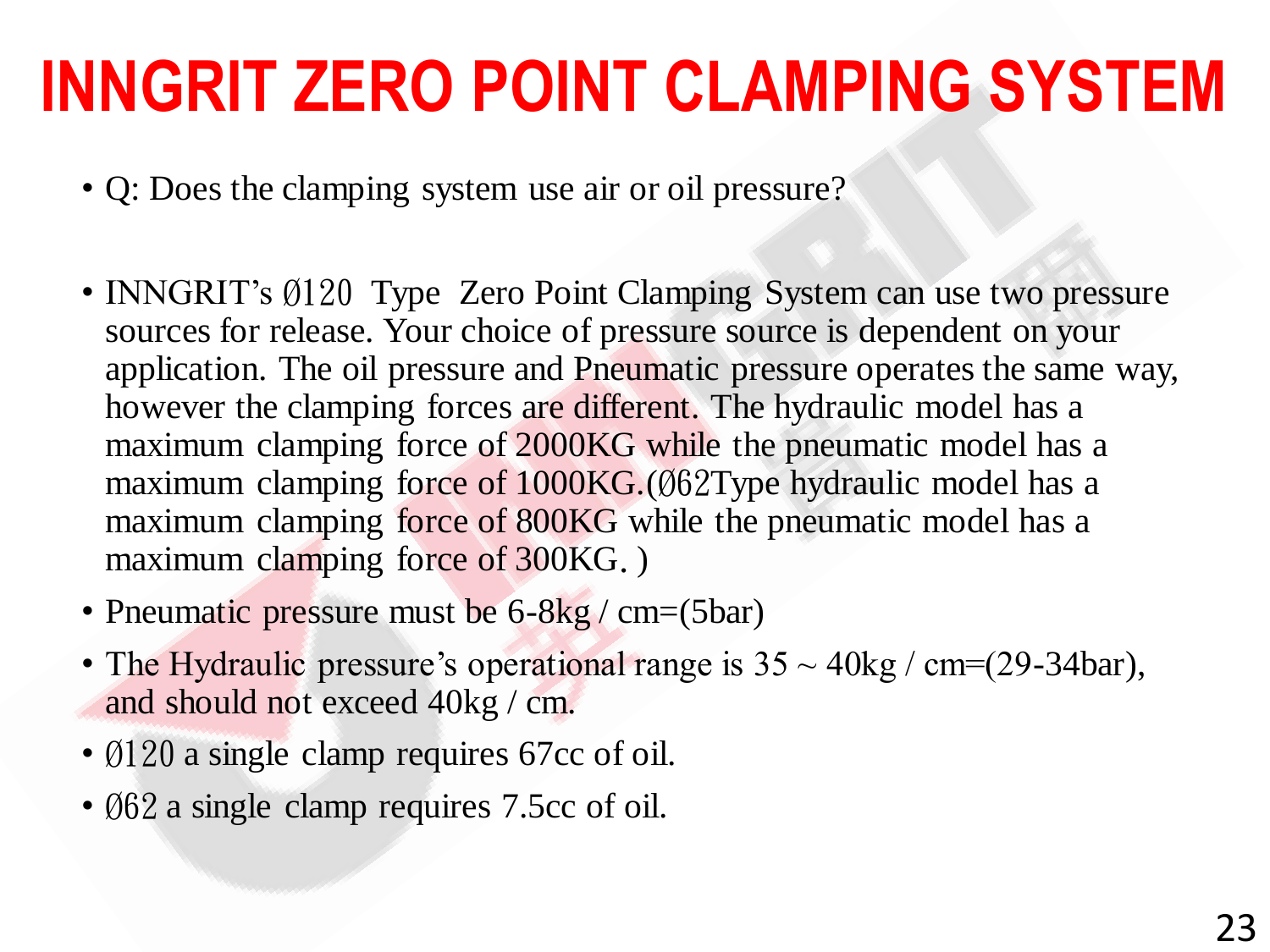• Q: How to position two different workpieces on the same module without using an exchange plate?

A: Two sets of positioning and clamping modules can be used, so that each hole has a positioning function. However, care must be taken not to misplace the workpiece.

Customization can be done to allow for dual positioning. A positioning PIN should be installed under the exchange plate to prevent misplacement.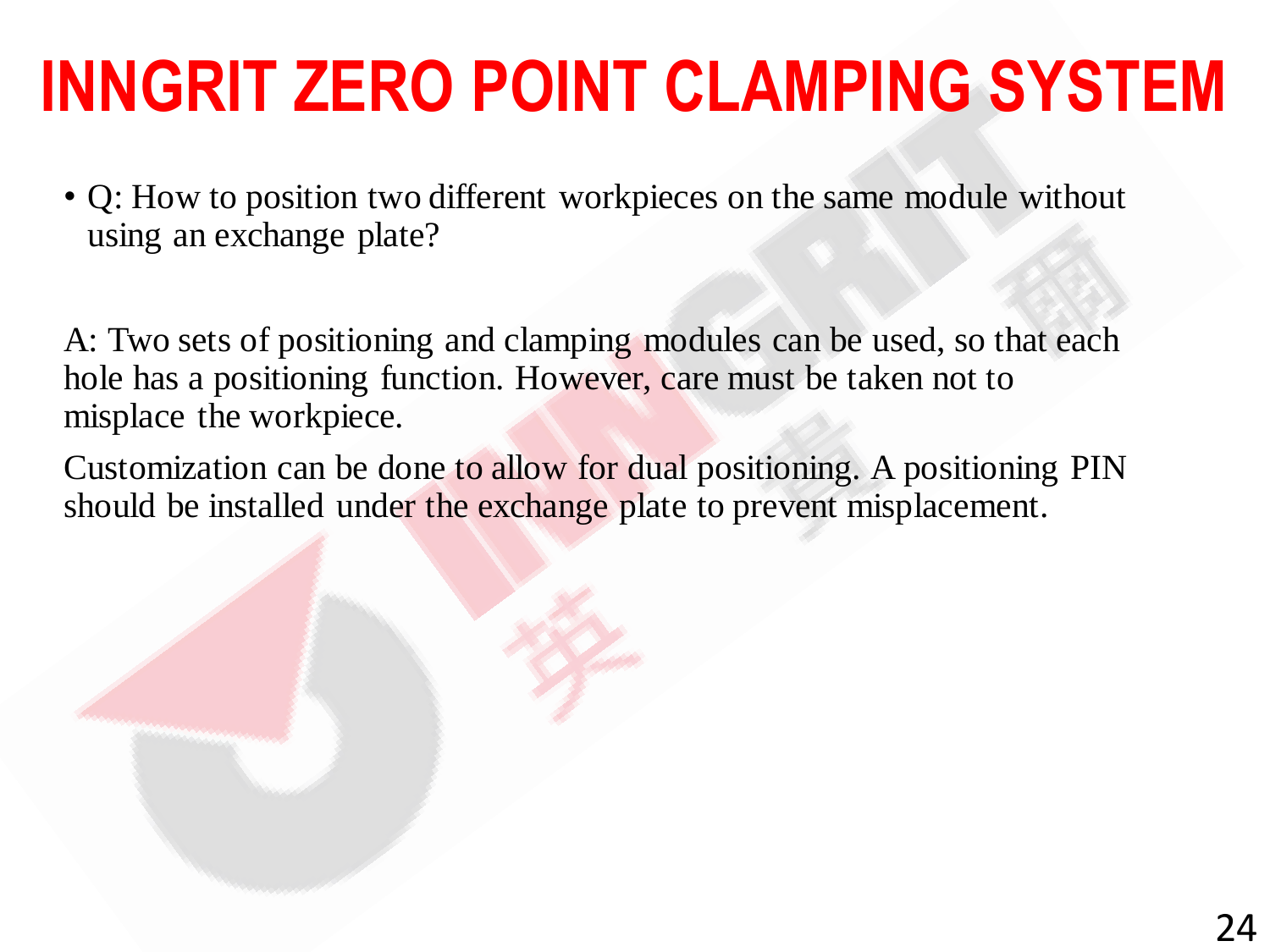- Q: Does high viscosity cutting oil affect the accuracy?
- A: High viscosity cutting oil does not affect the positioning accuracy or the locking force.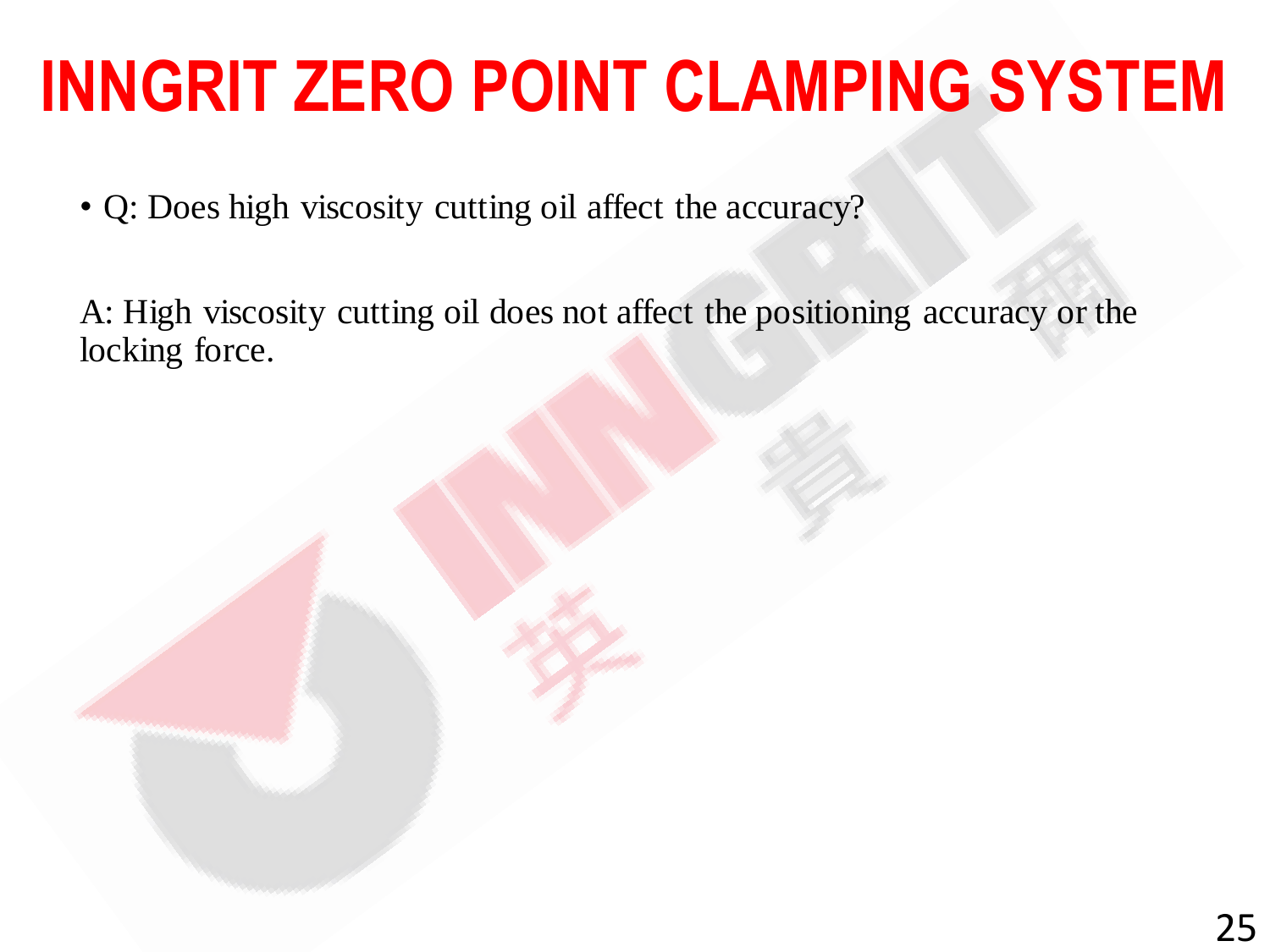- The clamping force is the maximum allowable pulling force of the clamping stud when the positioning stud is pulled into the Zero Point Clamp.
	- $\emptyset$  120 Type positioning studs: Uses M12.9  $*$  35L screws **To**
	- $\emptyset$  62 Type positioning studs: Uses M8.9  $*$  20L screws **To**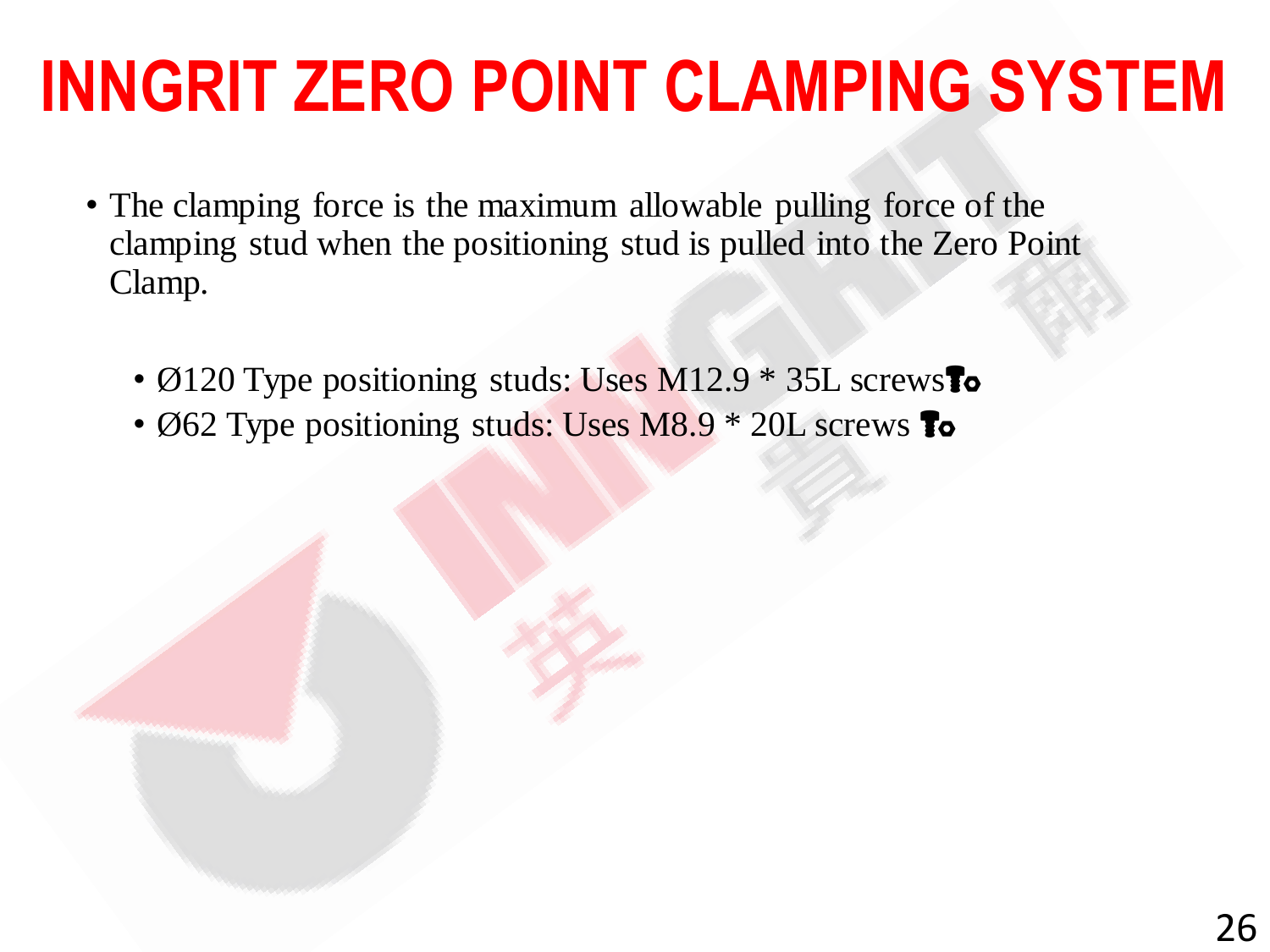- Q1: How many millimeters does the Ø 120 type Zero Point Clamping module float when it is relaxed?
- A1: It floats about 3mm. We don't recommend the floating technology on the quick exchange of the front the robotic arm.
- Q2: How many millimeters does the  $\emptyset$  62 type Zero Point Clamping module float when it is relaxed?
- A2: It floats about 1.5mm. We don't recommend the floating technology on the quick exchange of the front the robotic arm.
- Q3: Is it suitable to use the floating mechanism for the robot arm to grab the tray from the side?
- A3: The exchange plate will be ejected forward after unlocking and floating. This action results in the exchange plate not having any support point. We therefore do not recommend the use of a floating mechanism for the robot arm.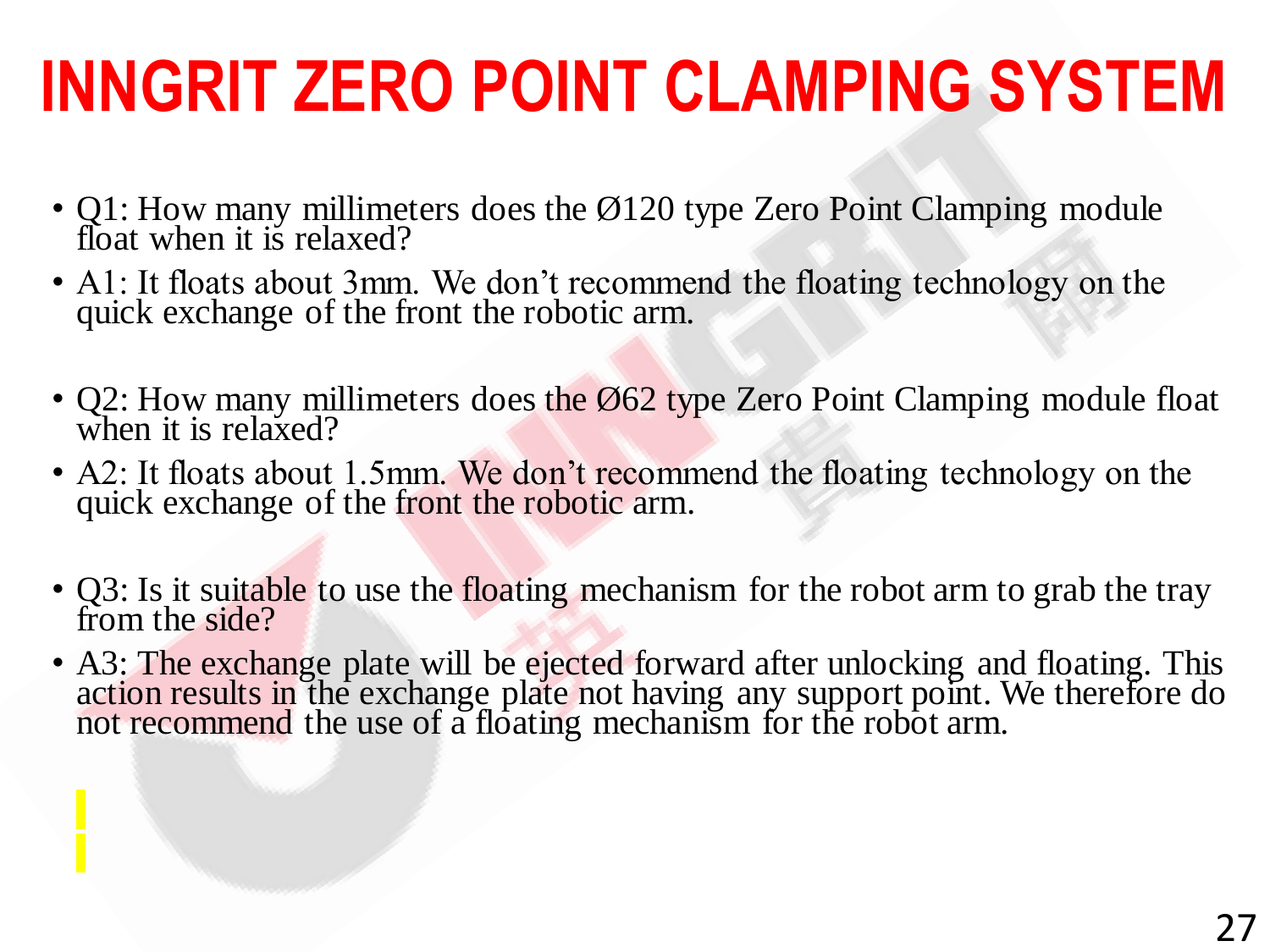Product advantages:

- Fewer parts, lower failure rate, and longer life
- M12.9 screws ( $\emptyset$  120 Type) and M8.9 screws ( $\emptyset$  62 Type) are required for positioning studs of the standard products. Ensure to use the correct type of screw in order to prevent problems after locking

• Not applicable for lathes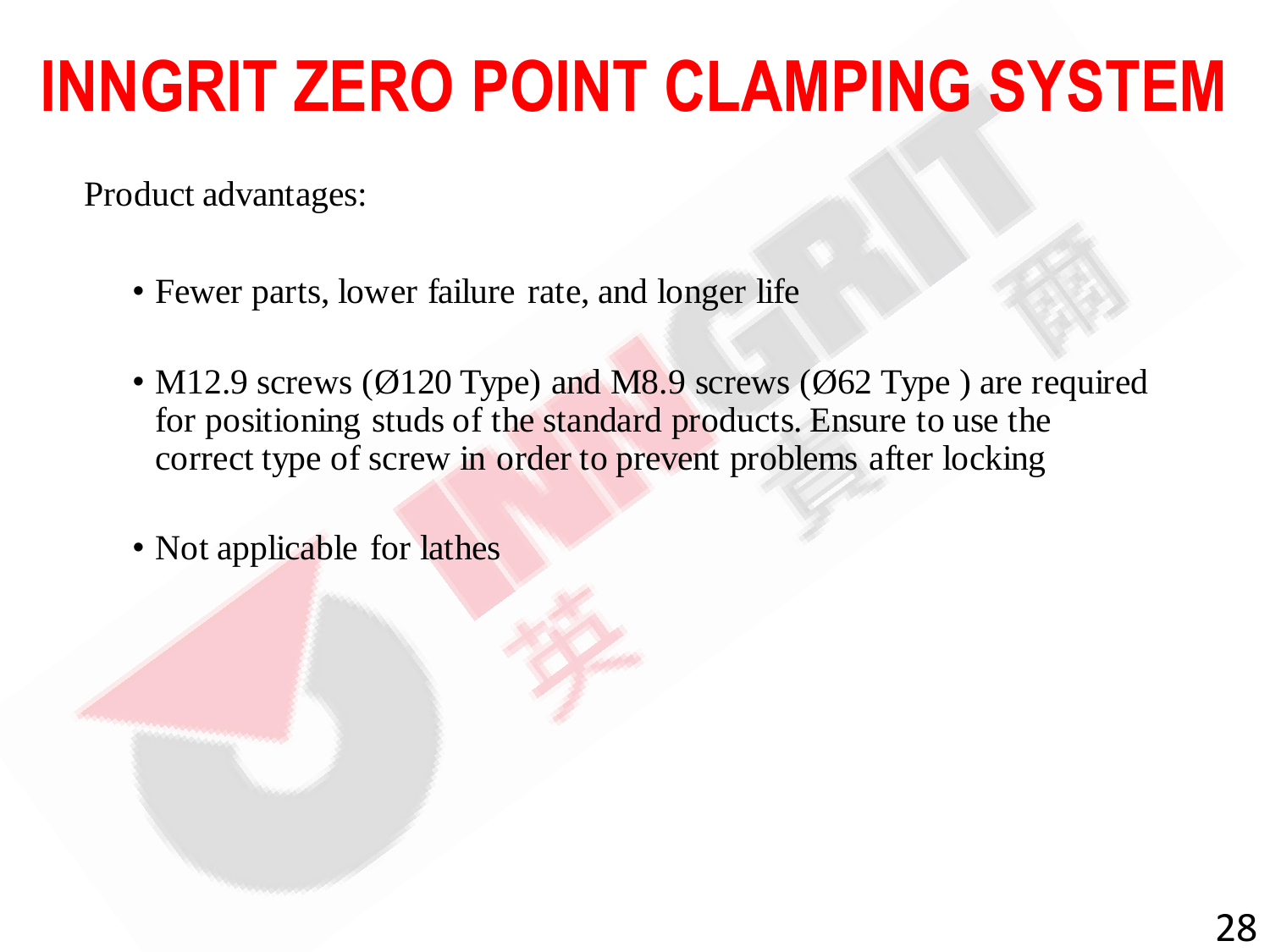- Maximum fastening torque of the  $\emptyset$  62 pull bolt: 10-17 N.m
- Maximum fastening torque of the Ø 120 pull bolt: 30-40 N.m

1. Warning: The upper plate (exchange plate) of the  $\emptyset$ 62 type clamping module is recommended to weigh less than 3kg. Each side can extend a maximum of 15mm and the exchange plate should have a maximum thickness of 20-25mm.

2. Warning: The upper plate (exchange plate) of the ø120 type clamping module is recommended to weigh less than 15kg. Each side can extend a maximum of 50mm and the exchange plate should have a maximum thickness of 25-30mm.

• When the exchange plate and the module are actuated, the pull bolt should be aligned with the module hole position in order to avoid damage to the module's hole position.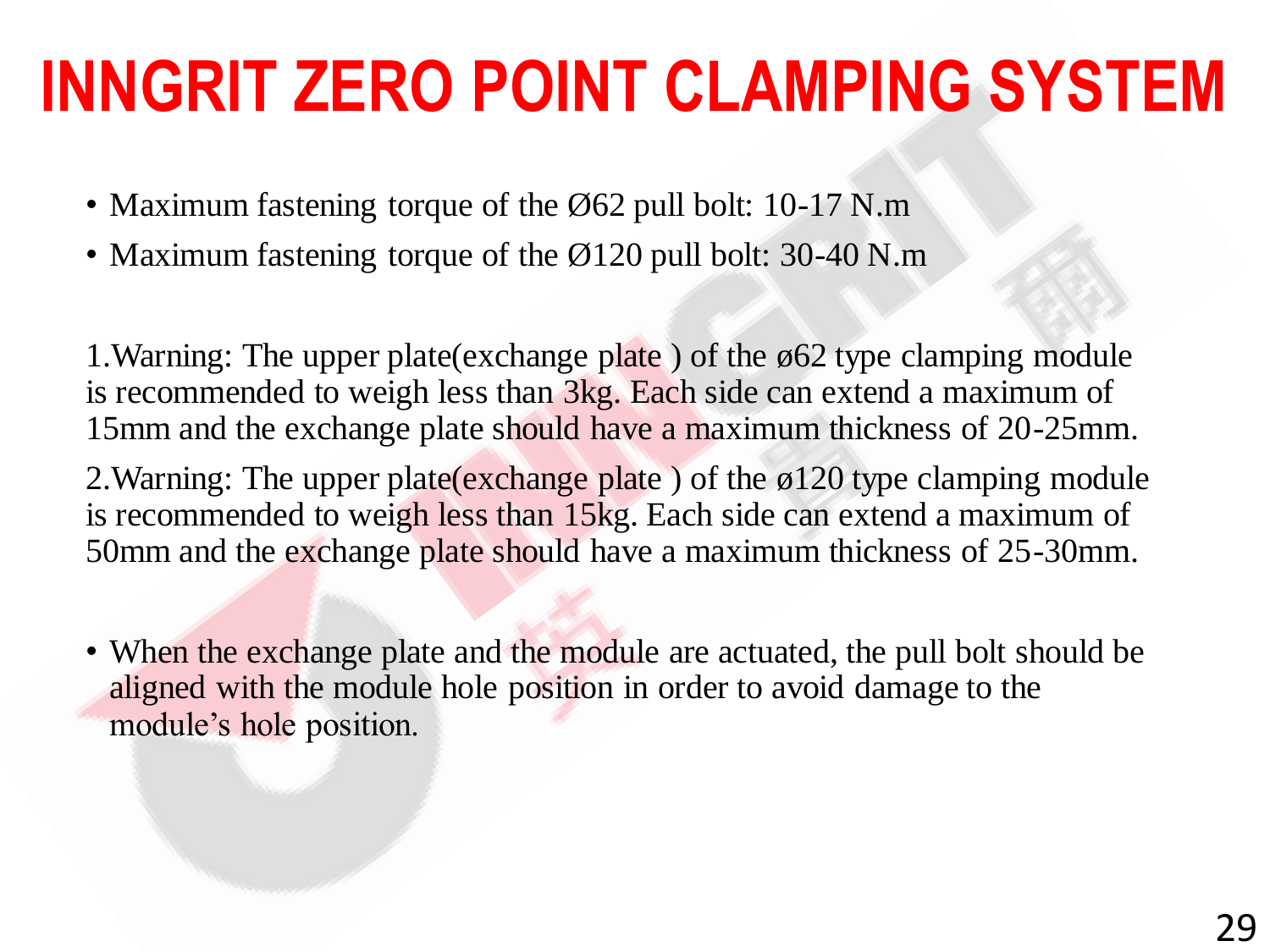- When making exchange plates, please follow the steps below
- **Step 1.** Use the schematic diagram of the positioning studs to machine 2 their holes in the fixture material.
- **Step 2:** After the positioning stud hole processing is completed, lock the positioning stud. (Please refer to the attached torque value)
- **Step 3:** Attach the fixture material with the positioning studs to the Zero Point Clamping Module on the machine.
- **Step 4:** After the locking is completed, you can start processing the exchange plate's shape, groove, hole position, etc.,
- Complete multiple sets of exchange plates at the same time to ensure the consistency of the size of the exchange plates.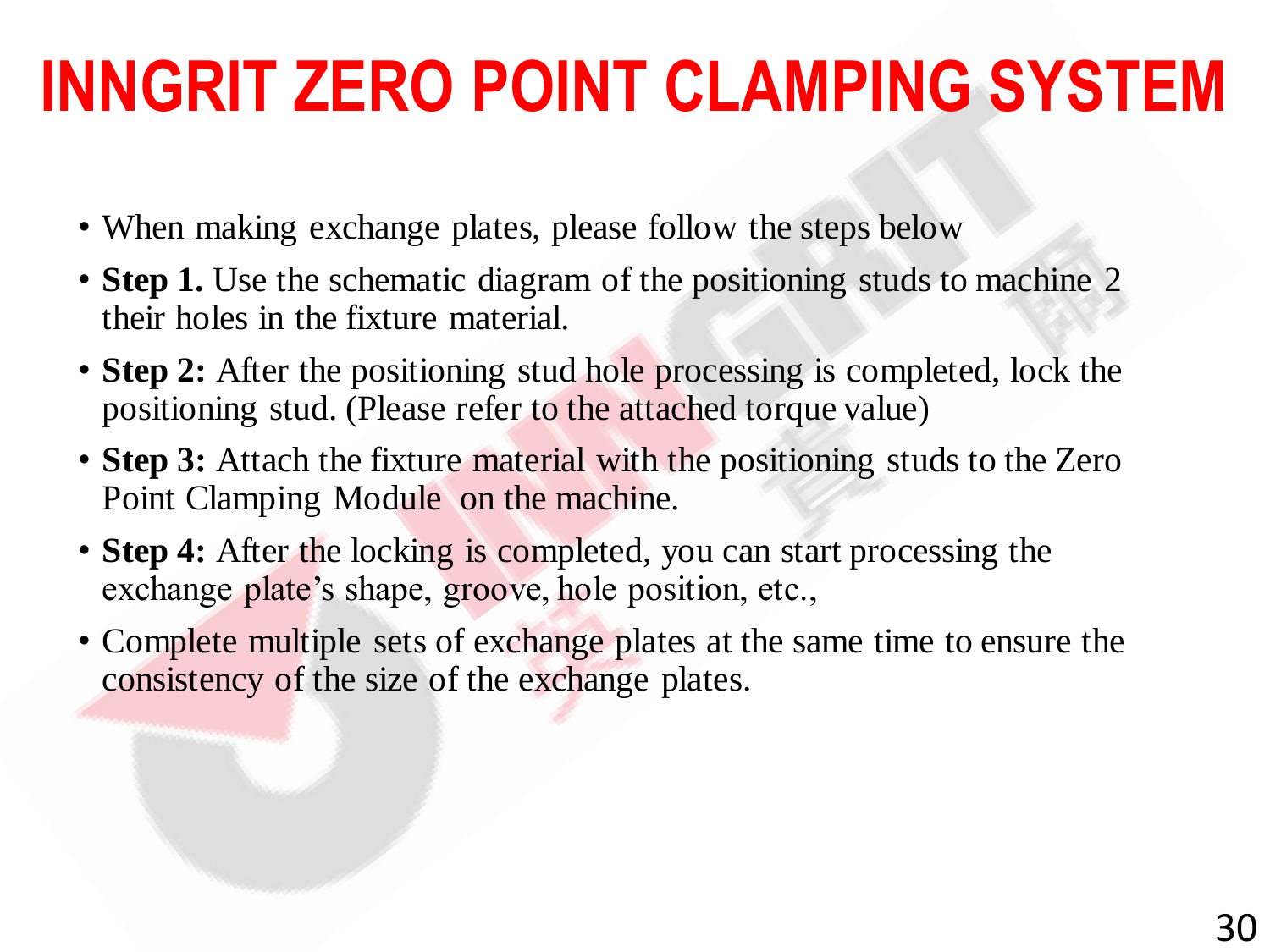- The loading capacity of the Ø 62 type chuck is 100KG / chuck. The standard two chuck model is 200KG. If the total weight of the exchange plate and workpiece exceed 3kg, it is recommended to use a guide column
- The loading capacity of the Ø 120 type chuck is 500KG / chuck. The standard two chuck model is 1000KG. If the total weight of the exchange plate and workpiece exceed 15kg, it is recommended to use a guide column